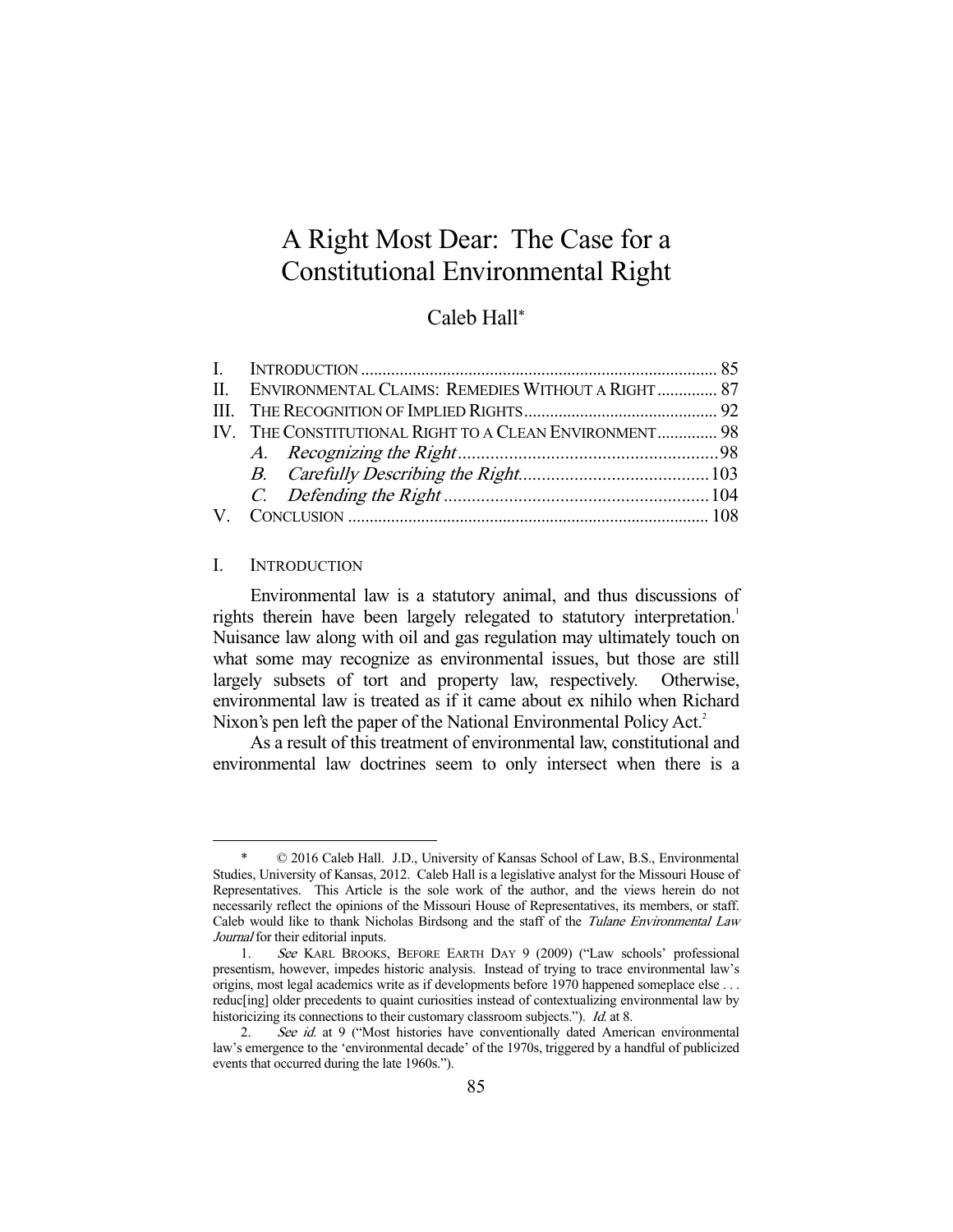conflict between the two.<sup>3</sup> Constitutional law goes back two centuries, whereas environmental law originated only a little less than fifty years ago, and so presumably environmental rights are not secured by the United States (U.S.) Constitution. Commentators against an environmental constitutional right apparently agree,<sup>4</sup> and even those who would tend to look favorably on a constitutional environmental right seem to have reached that same decision as they limit their thoughts to amending the U.S. Constitution, and analyses of constitutional environmental provisions at both the international and state level.<sup>5</sup>

 However, treating constitutional and environmental law in such a conclusory manner stifles legitimate discussion and legal innovations. The U.S. Supreme Court has ironically never come to the presumably accepted conclusion that the U.S. Constitution does not protect environmental rights. Although naysayers may focus on the absence of approval, the equal absence of disapproval, implicit or otherwise, allows us to seriously consider whether the U.S. Constitution secures environmental rights.

 That is exactly what this Article seeks to do: seriously consider the existence of environmental protections within the U.S. Constitution, while respecting the "particularly careful scrutiny" that recognizing constitutional rights requires.<sup>6</sup> This Article first analyzes statutory environmental law, while pointing out why constitutional environmental rights should be considered. Secondly, this Article discusses the bases and historical developments of implicit substantive due process rights covered by the Fifth and Fourteenth Amendments to the U.S. Constitution. Third and finally, this Article concludes by presenting the case that due process recognizes a constitutional environmental right, and preemptively responding to likely counter arguments.

 <sup>3.</sup> The prime example of when environmental law and constitutional rights conflict is when environmental protection interferes with total and free land use. E.g., Lucas v. S.C. Coastal Council, 505 U.S. 1003 (1992).

 <sup>4.</sup> See, e.g., J.B. Ruhl, The Metrics of Constitutional Amendments: And Why Proposed Environmental Quality Amendments Don't Measure Up, 74 NOTRE DAME L. REV. 245 (1999) (concluding that no sound environmental amendment has been offered).

 <sup>5.</sup> See, e.g., James May & Erin Daly, New Directions in Earth Rights, Environmental Rights and Human Rights: Six Facets of Constitutionally Embedded Environmental Rights Worldwide, 1 IUCN ACAD. ENVTL. L. (2011); see also Dan L. Gildor, Preserving the Priceless: A Constitutional Amendment To Empower Congress To Preserve, Protect, and Promote the Environment, 32 ECOLOGY L.Q. 821, 846 (2005); Robin K. Craig, Should There Be a Constitutional Right to a Clean/Healthy Environment?, 34 ENVTL. L.R. 11013, 11018 (2004).

 <sup>6.</sup> Poe v. Ullman, 367 U.S. 497, 543 (1961) (Harlan, J., dissenting from dismissal on jurisdictional grounds).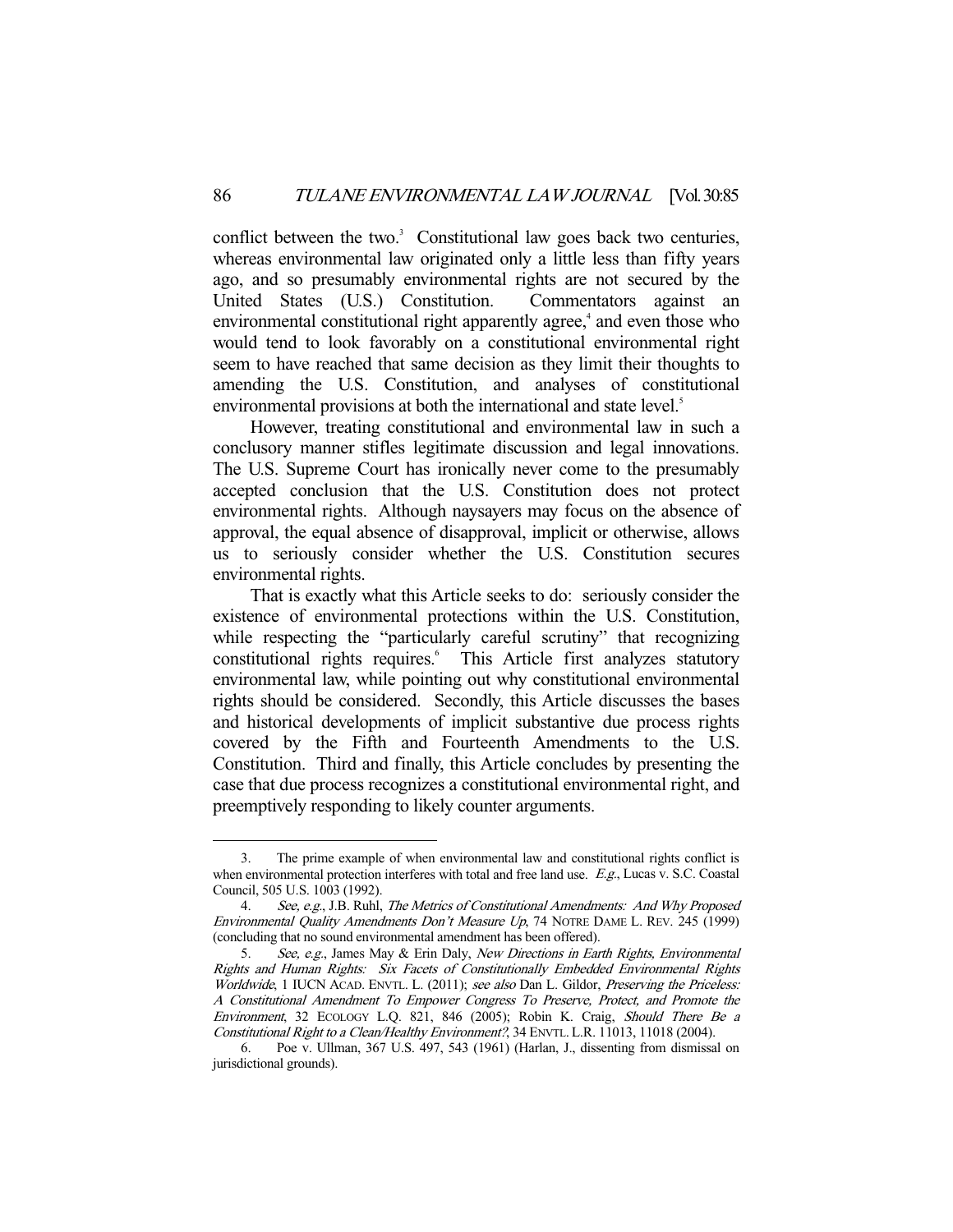#### II. ENVIRONMENTAL CLAIMS: REMEDIES WITHOUT A RIGHT

 Although environmental impacts had been statutorily addressed before,<sup>7</sup> it was not until 1960s into the 1970s that the modern environmental statutes that encompass environmental law were created.<sup>8</sup> This was preceded by the environmental movement of the 1960s, with Rachel Carson's *Silent Spring* largely credited for spurring public environmental concern of the time.<sup>9</sup> On January 1, 1970, then-President Nixon signed the National Environmental Policy Act (NEPA) in front of a national audience watching from their televisions with fevered anticipation.10 A massive oil spill off the coast of Santa Barbara had primarily pressured Nixon to approve NEPA.<sup>11</sup> However Nixon also responded to the cumulative effect of post-World War II economic boom, partnerships between conservationists and hunters, and a national increase in environmental awareness.<sup>12</sup>

 On January 28, 1969, an offshore Union Oil company drilling rig burst in the Santa Barbara channel off the coast of California, leaking 760,000 gallons of oil over ten and a half days.13 Environmental coalitions composed of the young and old, rich and poor, Republican and Democrat, and others were formed in response to the spill.<sup>14</sup> During that same year the Cuyahoga River's conflagration was brought to the Nation's attention, and again the shocking response was shared by all along the political spectrum.<sup>15</sup> The bipartisanship itself was impressive, but what ultimately made the environmental response successful was that the Santa Barbara oil spill had affected white, upper middle class communities.<sup>16</sup> At the same time, the public was "desperate for a consensus-building issue that could make a difference and turn public

 <sup>7.</sup> E.g., Atomic Energy Act, 42 U.S.C. § 2011 (1954); Federal Water Pollution Control Act, PUB.L. NO. 80-845, 62 Stat. 1155 (1948).

<sup>8.</sup> BROOKS, *supra* note 1, at 127.

<sup>9.</sup> But see RICHARD LAZARUS, THE MAKING OF ENVIRONMENTAL LAW 58 (2004) (discussing how other authors such as Murray Bookchin, Ralph Nader, and Paul Elrich also contributed to the public environmental zeitgeist following post-WWII suburbanization).

<sup>10.</sup> BROOKS, *supra* note 1, at 127.

<sup>11.</sup> See ROBERT EASTON, BLACK TIDE: THE SANTA BARBARA OIL SPILL AND ITS CONSEQUENCES 251 (1972).

<sup>12.</sup> BROOKS, *supra* note 1 at 39.

<sup>13.</sup> EASTON, *supra* note 11.

 <sup>14.</sup> Id. at 45.

 <sup>15.</sup> LAZARUS, supra note 9, at 59.

 <sup>16.</sup> Harvey Molotch, Oil in Santa Barbara and Power in America, 40 SOC. INQUIRY 131,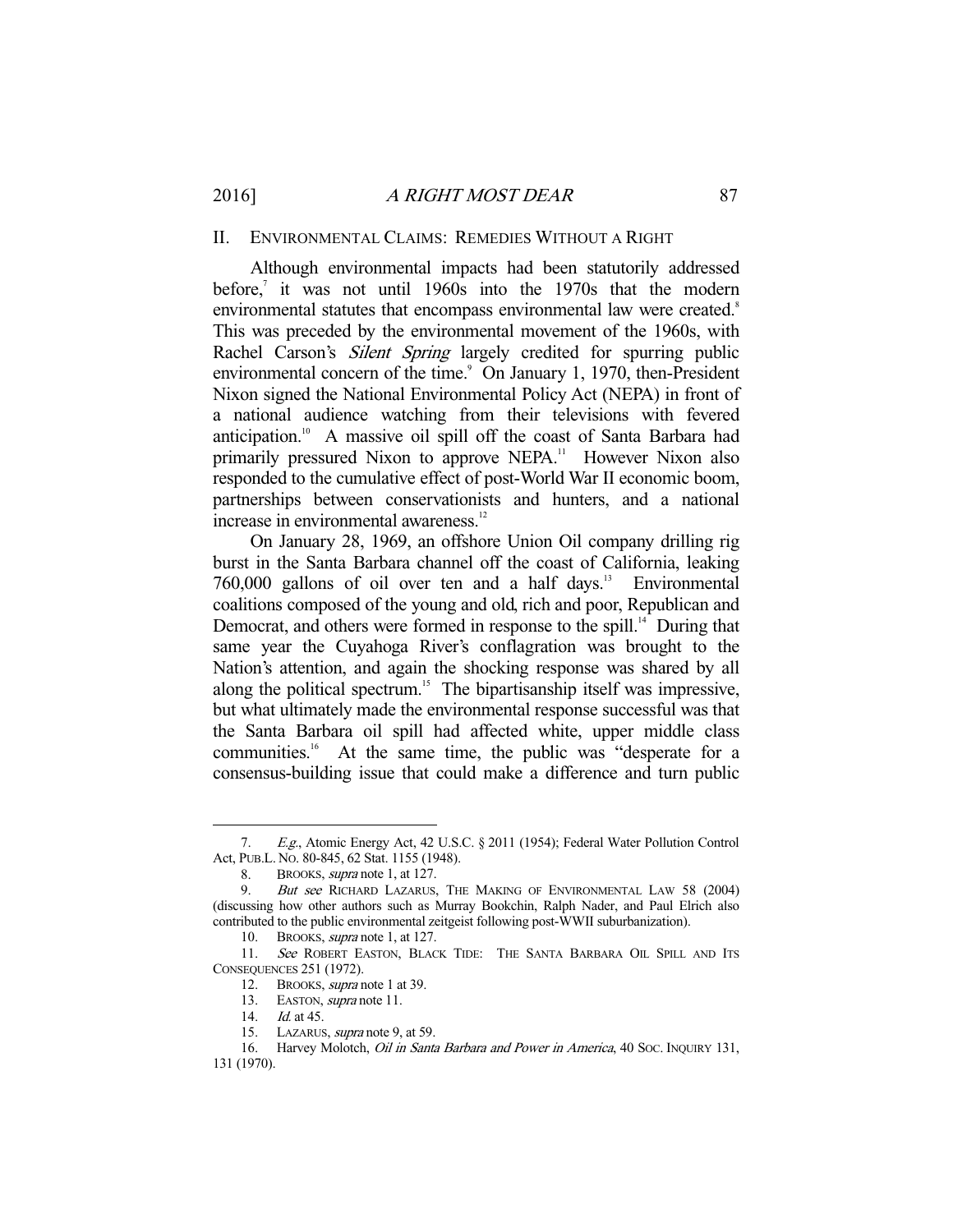attention away from" Vietnam War failures and race riots throughout America's inner cities.<sup>17</sup>

 Senator Henry "Scoop" Jackson (D-WA) proposed NEPA, which ultimately originated out of a compromise with Senator Edmund Muskie (D-ME) who had proposed more stringent environmental standards.<sup>18</sup> NEPA created the Council on Environmental Quality within the Executive Branch<sup>19</sup> and requires environmental impact statements (EIS) for every major federal action "significantly affecting the quality of the human environment."<sup>20</sup> An EIS must consider negative environmental impacts, and provide alternative proposals.<sup>21</sup> Human health may also be considered, but only if it is proximately affected by a federal action.<sup>22</sup> By considering those factors, NEPA's goal is to encourage federal agencies to make decision with an "enjoyable harmony between man and his environment."<sup>23</sup> Activists may ensure that NEPA is followed with citizen suits via the Administrative Procedure  $Act<sub>1</sub><sup>24</sup>$  but NEPA's safeguards are ultimately procedural, and do not mandate that a federal action be directed towards its most environmentally friendly alternative.<sup>25</sup>

 Not long after NEPA became law, Congress passed the Clean Air Act (CAA) of 1970, directing the Environmental Protection Agency  $(EPA)$  to improve air quality nationally by cooperating with the states.<sup>26</sup> The federal government first creates National Ambient Air Quality Standards (NAAQS) for criteria pollutants,<sup>27</sup> differentiating between stationary and mobile sources, and then the states define Air Quality Control Regions (AQCRs).<sup>28</sup> Classified for each criteria pollutant, each

<sup>17.</sup> LAZARUS, *supra* note 9, at 53.

<sup>18.</sup> Kit Oldham, President Richard Nixon Signs Senator Henry Jackson's National Environmental Policy Act into Law on January 1, 1970, HISTORY LINK (Nov. 13, 2003), http://www.historylink.org/index.cfm?DisplayPage=output.cfm&file\_id=5615.

 <sup>19. 42</sup> U.S.C. § 4321 (1970).

 <sup>20. 42</sup> U.S.C. § 4332(C) (1975).

 <sup>21.</sup> Id.

 <sup>22.</sup> Metro. Edison Co. v. People Against Nuclear Energy, 460 U.S. 766, 771, 773-74, 776–79 (1983).

 <sup>23. 42</sup> U.S.C. § 4321 (1970).

 <sup>24. 5</sup> U.S.C. § 702 (1976).

<sup>25.</sup> See 42 U.S.C. § 4332; see also 40 C.F.R. § 1505.1 (1979).<br>26. BROOKS, *supra* note 1, at 128.

BROOKS, *supra* note 1, at 128.

 <sup>27.</sup> The six listed criteria pollutants are carbon monoxide, nitrogen dioxide, lead, ozone, particulate matter, sulfur dioxide, but the EPA is currently going through the process of including carbon dioxide. See Mass. v. Envtl. Prot. Agency, 549 U.S. 497, 528-30 (2007); see also 42 U.S.C. § 7521 (1990).

 <sup>28. 42</sup> U.S.C. §§ 7407 (1998).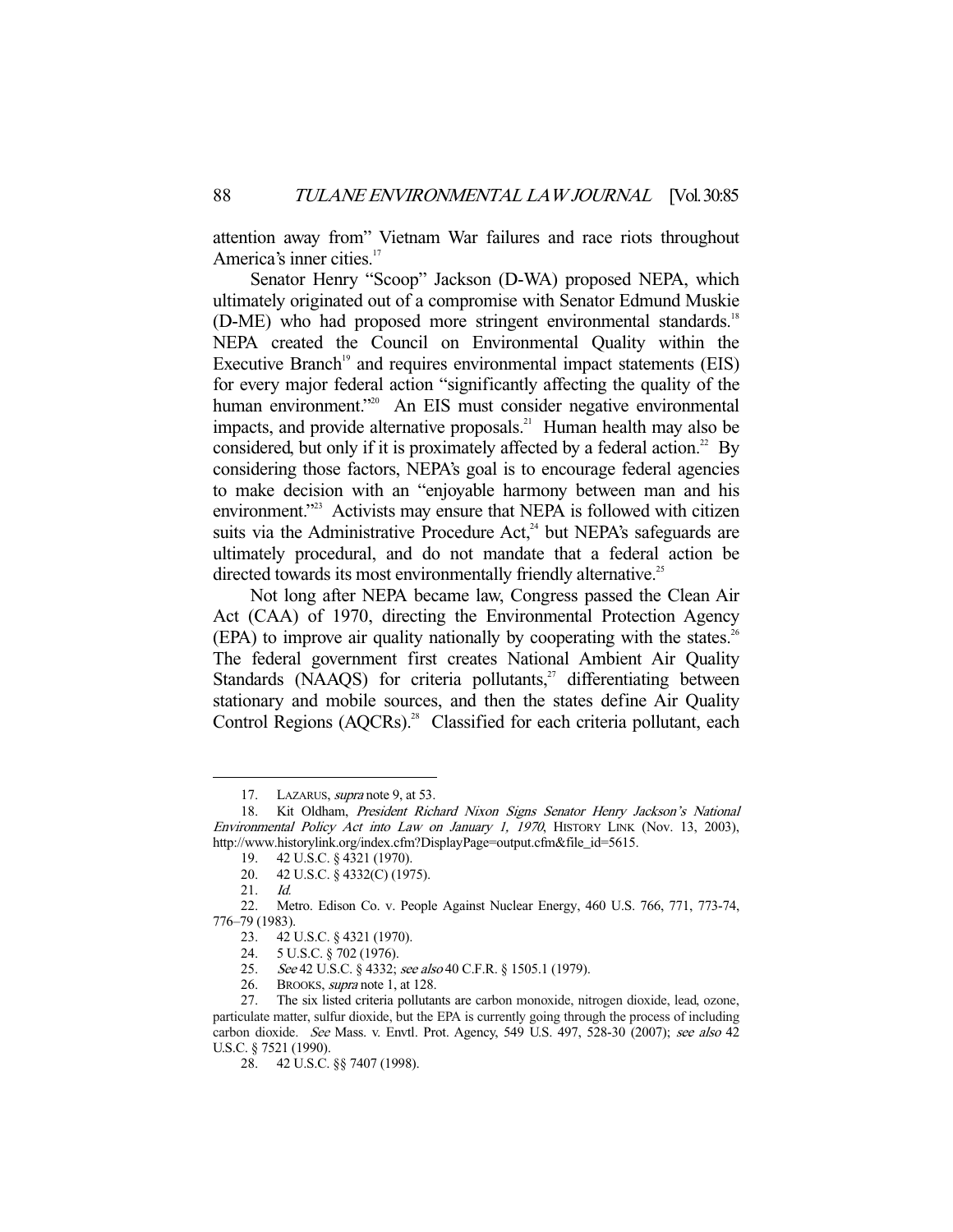AQCR is designated as either an attainment or nonattainment area.<sup>29</sup> An area is in attainment if the air quality therein for a criteria pollutant complies with the NAAQS. $30$  If so, the area then enters the Prevention of Significant Deterioration program with less stringent emission limitations.<sup>31</sup> If the area's air quality does not comply with the NAAQS, then it is in nonattainment, requiring stricter emission limitations and "reasonable further progress" with regards to improving air quality.<sup>32</sup>

 States maintain air quality in attainment areas and improve nonattainment areas by complying with their self-created State Implementation Plans (SIPs).<sup>33</sup> The SIPs allow for flexible policy making and consideration for local conditions as long as AQCR limits are met. The CAA follows a federalist regime by pushing for national standards as a minimum for air quality but by allowing the states to comply within the means available to them. States may even place their air quality minimums at stricter levels above the NAAQS, but the state must first obtain a waiver to do so.<sup>34</sup> The Act also provides a citizen suit provision to further the CAA's success.<sup>35</sup>

 Likewise, the Clean Water Act (CWA) also follows a federalist structure.<sup>36</sup> Congress created the modern CWA in 1972 by revising the preexisting Federal Water Pollution Control Act of 1948.<sup>37</sup> Congress did so by improving enforcement with a federalist regulatory structure wherein the federal government may police individual polluters, and by including a citizen suit provision.<sup>38</sup> Today, the CWA requires anyone who wishes to discharge pollutants into a U.S. waterway to receive a National Pollution Discharge Elimination System permit.<sup>39</sup> U.S. waterways may extend to those bodies of water with a "significant nexus" to a navigable waterway.<sup>40</sup> States may elect to administer the CWA permitting, in which case states may even impose greater water quality standards.<sup>41</sup> CWA

-

35. 42 U.S.C. § 7604 (1990).

 <sup>29. 42</sup> U.S.C. § 7409(b)(1)-(2) (1977).

 <sup>30.</sup> Id.

 <sup>31. 42</sup> U.S.C. § 7410(a)(2)(J) (1990).

 <sup>32. 42</sup> U.S.C. § 7410(l)(C)(6)(l).

 <sup>33. 42</sup> U.S.C. § 7410(a)(1).

 <sup>34. 42</sup> U.S.C. § 7543(b)(1) (1990).

 <sup>36.</sup> See 33 U.S.C. § 1342(b) (2012) (providing that states may enforce federal water quality standards).

 <sup>37.</sup> Craig, supra note 5, at 11013.

 <sup>38.</sup> Id.

 <sup>39. 33</sup> U.S.C. § 1342(a) (2012).

 <sup>40.</sup> Rapanos v. United States, 547 U.S. 715, 759 (2006) (Kennedy, J., concurring).

 <sup>41. 33</sup> U.S.C. § 1342(b) (2012).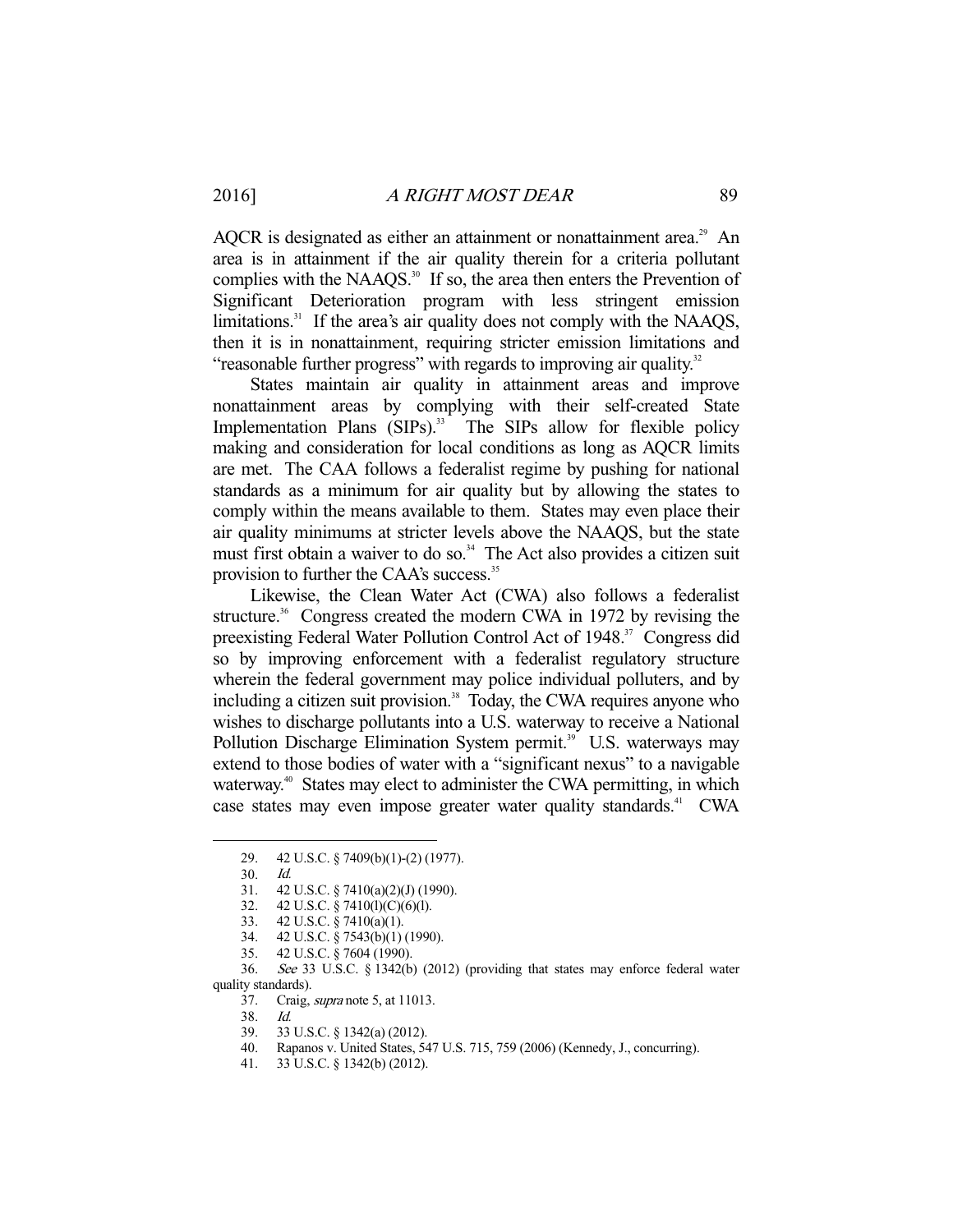liability is judged under a strict liability analysis with little to no consideration of culpability.<sup>42</sup>

 Similar to the CWA Congress passed the Endangered Species Act (ESA) as a reincarnation of already existing legislation.<sup>43</sup> The Endangered Species Conservation Act was passed in 1969 to expand the protections of pre-existing legislation such as the Lacey Act.<sup>44</sup> The ESA broadens the consideration of endangered species to those beyond U.S. borders, bans the importation of such species or products therefrom, and prohibits the interstate sale and transportation of endangered species.<sup>45</sup> In 1973 the modern version of the ESA was passed unanimously in order to further strengthen endangered species protection.<sup>46</sup>

 Today, the ESA also directs the Secretary of Interior to maintain a list of threatened and endangered species, $47$  requires federal agencies to consult with other agencies to ensure that agency actions are not likely to jeopardize, destroy, or adversely modify critical habitat for listed species,<sup>48</sup> and bars the "taking" of listed species.<sup>49</sup> The ESA defines "taking" as "harass, harm, pursue, hunt, shoot, wound, kill, trap, capture, or collect," and any attempt to do the aforementioned.<sup>50</sup> Harm has also been extended to include habitat modification.<sup>51</sup> Although Congressional discussion during the ESA's passage suggests a distinct bias towards protecting charismatic megafauna, $52$  its protections soon reached as far as to save an arguably insignificant snail darter from a multi-million dollar hydro-electric dam.<sup>53</sup>

 Beyond those notable federal environmental statutes that emerged after 1970, there are also the lesser recognized Resource Conservation

 <sup>42.</sup> Kelly v. U.S. Envtl. Prot. Agency., 203 F.3d 519, 522 (7th Cir. 2000) (citations omitted); Atl. States Legal Found., Inc. v. Tyson Foods, Inc., 897 F.2d 1128, 1142 (11th Cir. 1990); Stoddard v. W. Carolina Reg'l Sewer Auth., 784 F.2d 1200, 1208 (4th Cir. 1986); United States v. Earth Sci., Inc., 599 F.2d 368, 374 (10th Cir. 1979); United States v. Tex. Pipe Line Co., 611 F.2d 345, 347 (10th Cir. 1979).

<sup>43.</sup> See SHANNON C. PETERSEN, ACTING FOR ENDANGERED SPECIES: THE STATUTORY ARK 23-25 (2002).

 <sup>44.</sup> Id. at 25.

 <sup>45.</sup> Id.

 <sup>46.</sup> Id. at 29.

 <sup>47. 16</sup> U.S.C. § 1533(a) (2003).

<sup>48. 16</sup> U.S.C.  $\frac{8}{5}$  1536(a) (1988).<br>49. 16 U.S.C.  $\frac{8}{5}$  1538(a)(1)(B) (

<sup>16</sup> U.S.C. § 1538(a)(1)(B) (1994).

 <sup>50. 16</sup> U.S.C. § 1532(19) (1994).

 <sup>51.</sup> Babbitt v. Sweet Home Chapter of Cmtys.' for a Great Or., 515 U.S. 687, 708 (1995).

<sup>52.</sup> PETERSEN, *supra* note 43, at 31.

 <sup>53.</sup> Tn. Valley Auth. v. Hill, 437 U.S. 153, 116, 164 (1978).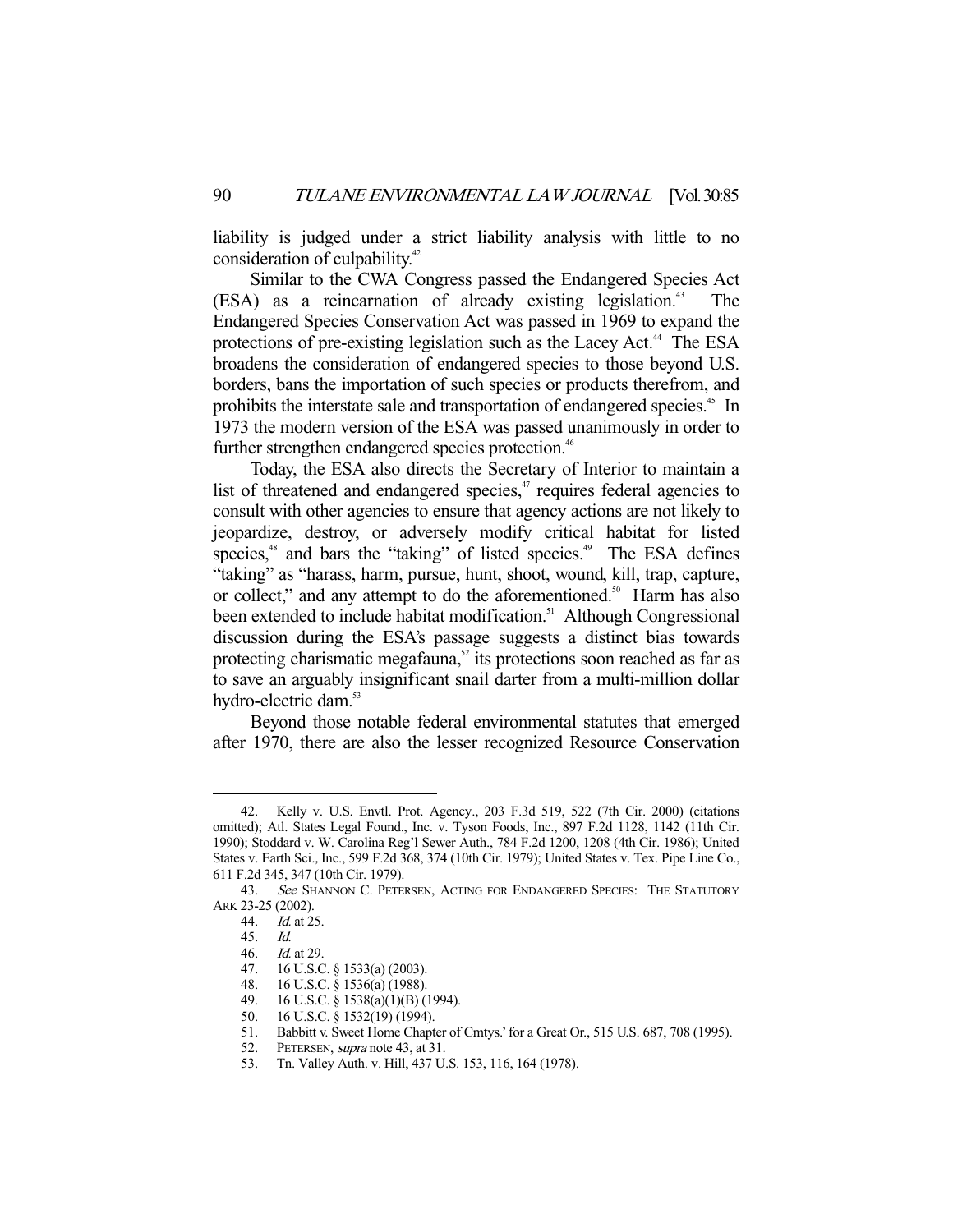Recovery Act<sup>54</sup> and Comprehensive Environmental Reclamation, Compensation, and Liability  $Act<sup>55</sup>$  addressing solid waste and the restoration of brownfields and other heavily polluted areas, respectively. There are also numerous other environmental statutes that are beyond the scope of this discussion.<sup>56</sup>

 Considering the range of all of these statutes, one may think that existing statutory protections have been successful, and indeed environmental quality is markedly better than it was in  $1970$ <sup>57</sup>. Since the CAA's passage, pollutant emissions have dropped by more than half:

[F]rom 273 million metric tons of annual emissions to 133 million metric tons. The reductions for individual pollutants are just as impressive. Over the same period, emissions of lead decreased 98 percent, volatile organic compounds (contributors to ground level smog) 54 percent, carbon monoxide  $(CO)$  52 percent, sulfur dioxide  $(SO<sub>2</sub>)$  49 percent, and nitrogen oxides  $(NOx)$  24 percent.<sup>58</sup>

At the same time, this progress occurred with ever increasing efficiency. Since the founding of modern environmental law the U.S. economy has ballooned, increasing nearly two fold, while the "number of vehicle miles traveled in the United States increased by 171 percent, and U.S. energy consumption grew by 47 percent."<sup>59</sup> Besides emissions, overall air quality has tremendously improved,<sup>60</sup> and reductions in fine particulate matter have increased American life expectancies from two to eight months depending on where they live.<sup>61</sup> As for water, America's rivers no

 <sup>54. 42</sup> U.S.C. § 6901 et seq.

 <sup>55. 42</sup> U.S.C. § 9601 et seq.

 <sup>56.</sup> E.g., Insecticides & Environmental Pesticide Control Act, 7 U.S.C. § 136; Coastal Zone Management Act, 16 U.S.C. § 1451; Federal Land, Policy, and Management Act, 43 U.S.C. § 1701.

<sup>57.</sup> Jeffrey Holmstead, Protecting the Environment: Thirty Years of U.S. Progress, GLOBAL ISSUES (2005), http://iipdigital.usembassy.gov/st/english/article/2005/06/20050613 142715cmretrop9.869021e-02.html#axzz3vBcZs9PK.

 <sup>58.</sup> Id.

 <sup>59.</sup> Id.

 <sup>60.</sup> As a percent change in air quality from 1980 to 2014, carbon monoxide levels have improved 85%, ozone 33%, lead 98%, nitrogen dioxide 60%, and sulfur dioxide 80%. Air Quality Trends, U.S. ENVTL. PROT. AGENCY (2016), http://www3.epa.gov/airtrends/aqtrends. html.

 <sup>61.</sup> C. Pope et al., Fine-Particulate Air Pollution and Life Expectancy in the United States, 360 NEW ENGLAND J. MED. 376, 376–86 (2009).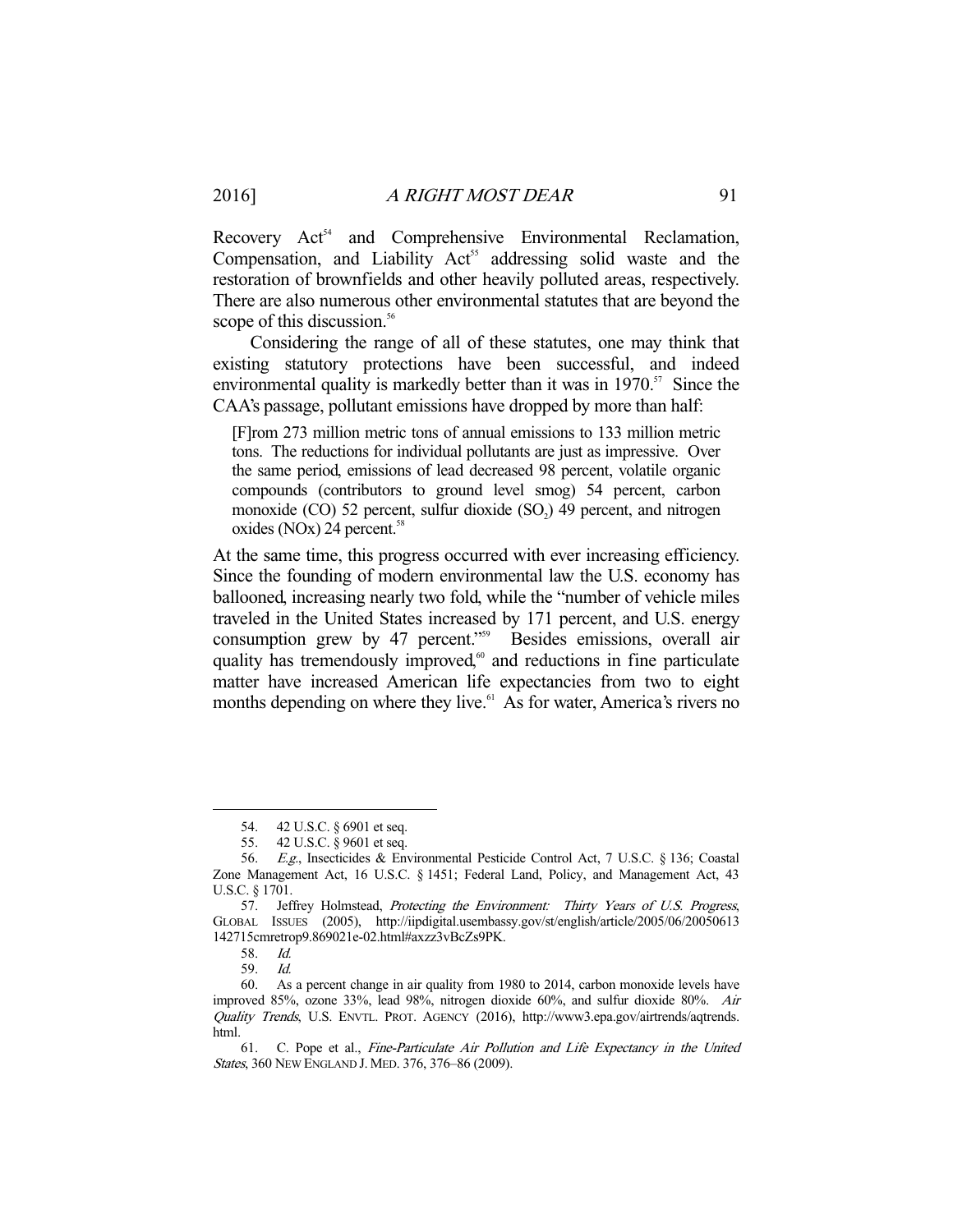longer burn, or at least rarely so, and "[t]he number of waters meeting quality goals has roughly doubled" since the CWA was made into law.<sup>62</sup>

 Given these successes, one may reasonably find current statutory protections sufficient. However, "about half of our rivers and streams, one-third of lakes and ponds, and two-thirds of bays and estuaries are 'impaired,'" meaning that many times U.S. citizens cannot even fish or swim in U.S. waterways—our national heritage.<sup>63</sup> A worse and recent example is Flint, MI, wherein the water supply of nearly 100,000 people is contaminated with unsafe levels of lead.<sup>64</sup> This state of affairs is far from achieving the CWA's explicit goal of eliminating all pollutant discharge into navigable waters by 1985.<sup>65</sup> Also, although environmental quality has improved overall, environmental statutes fail to address the disproportionate environmental burden the poor and people of color still bear.<sup>66</sup> Worse, climate change continues to be an unsolved problem both domestically and internationally.<sup>67</sup>

 With these still existing environmental threats and unsolved problems, we should be skeptical of the position that environmental statutory law alone is enough. Therefore, we may consider what other environmental remedies may exist, possibly within the U.S. Constitution.

#### III. THE RECOGNITION OF IMPLIED RIGHTS

 If the U.S. Constitution secures a right to a clean environment, such a right must be implied because the U.S. Constitution does not explicitly guarantee such a right. Thus, an inquiry into a constitutional environmental right requires a discussion of the mechanisms of how

<sup>62.</sup> James Salzman, Why Rivers No Longer Burn, SLATE (Dec. 10, 2012), http://www. slate.com/articles/health\_and\_science/science/2012/12/clean\_water\_act\_40th\_anniversary\_the\_gr eatest success in environmental law.html.

 <sup>63.</sup> Id. (citing National Summary of State Information, U.S. ENVTL. PROT. AGENCY, http://ofmpub.epa.gov/waters10/attains\_nation\_cy.control#total\_assessed\_waters (last visited Jan.  $2, 2016$ )).

 <sup>64.</sup> See Ben Mathis-Liley, Michigan Knew Last Year that Flint's Water Might Be Poisoned but Decided Not To Tell Anyone, SLATE (Jan. 11, 2016), http://www.slate.com/ blogs/the\_slatest/2016/01/11/state\_of\_michigan\_flint\_broke\_law\_and\_covered\_up\_lead\_levels\_i n\_water\_expert.html.

 <sup>65. 33</sup> U.S.C. § 1251(a)(1) (1972).

 <sup>66.</sup> See John Metcalfe, People of Color Are Disproportionately Hurt by Air Pollution, CITYLAB (Apr. 15, 2014), http://www.citylab.com/design/2014/04/people-color-aredisproportionately-killed-air-pollution/8881/.

 <sup>67.</sup> See Elizabeth F. Valentine, Arguments in Support of a Constitutional Right to Atmospheric Integrity, 32 PACE ENVTL. L. REV. 56, 57 (2015).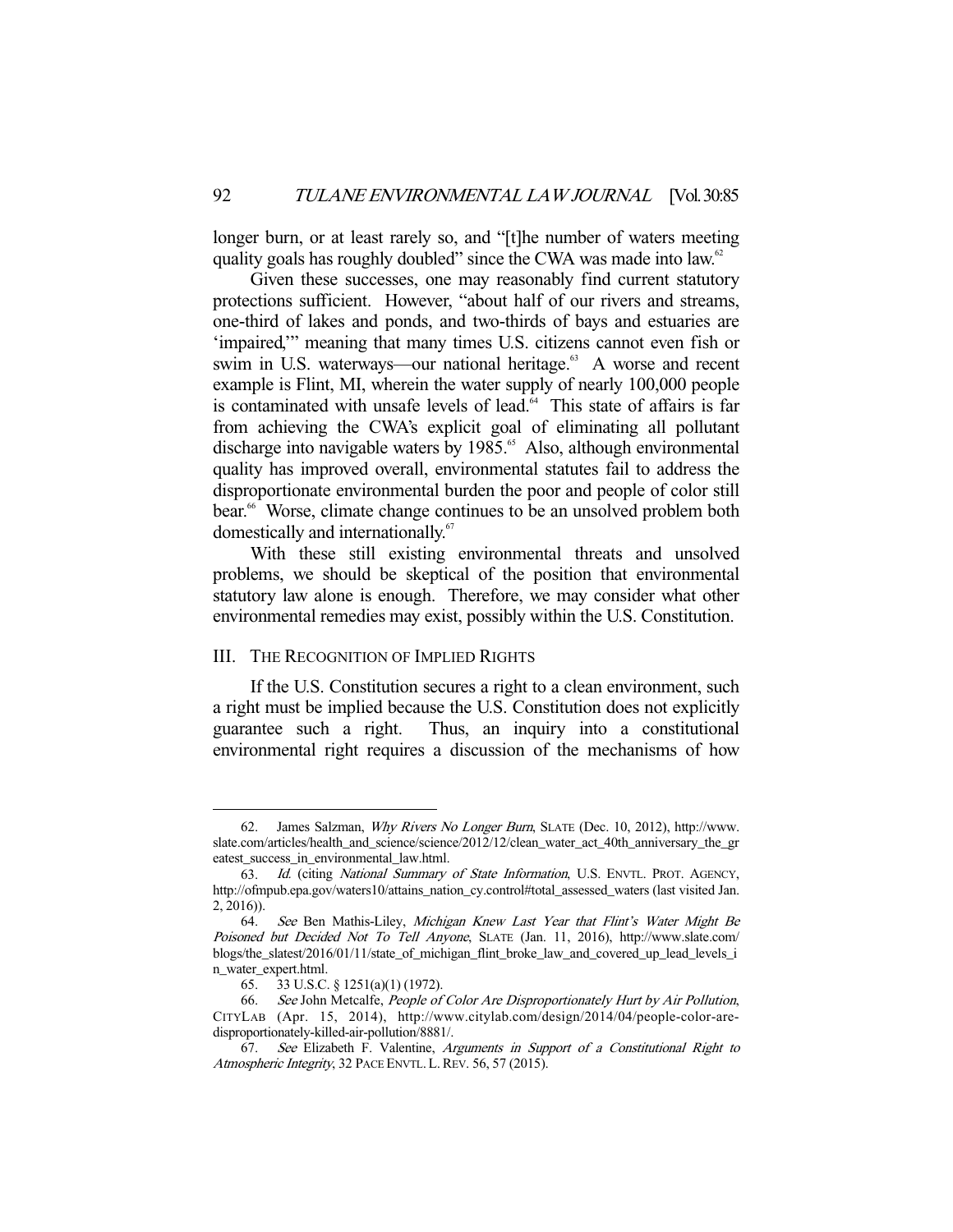implicit rights are constitutionally protected through substantive due process.

 Buried beneath criminal law provisions, the Fifth Amendment to the U.S. Constitution secures due process rights.<sup>68</sup> The Fifth Amendment provides that "no person shall . . . be deprived of life, liberty, or property, without due process of law."<sup>69</sup> Whereas the Fifth Amendment applies to federal governmental actions, the Fourteenth Amendment to the U.S. Constitution repeats the Fifth Amendment's due process protection as to the states.<sup>70</sup> Although the text of both Amendments appears to be limited to procedural due process rights, it is now understood that substantive due process is also protected.<sup>71</sup>

 Accordingly, substantive due process now protects individuals from governmental behavior that "shocks the conscience," in the criminal law context, and other infringements of rights "implicit in the concept of ordered liberty."<sup>2</sup> An interest is a right within the concept of ordered liberty, and thus protected by substantive due process, when it is "deeply rooted in this Nation's history and tradition," and when it can be succinctly presented with a "careful description."<sup>73</sup> Additionally, a right must be so "deeply rooted" within U.S. history as to be considered "fundamental."<sup>74</sup> However, tradition and history are guidelines, not limitations on substantive due process' expanse.<sup>75</sup> A due process right within our understanding of "liberty" must also be universal—applicable to all people at all times.<sup>76</sup>

 Substantive due process theory originated during the Restoration Period following the Civil War and passage of the Fourteenth

-

 73. Washington v. Glucksberg, 521 U.S.703, 720–21 (1997) (citing Moore v. City of Cleveland, 431 U.S. 494,502 (1977) and Marshall v. Rodgers, 132 S.Ct. 1446, 1447).

 74. Lawrence v. Texas, 539 U.S. 558, 593 (2003) (Scalia, J., dissenting) (quoting Reno v. Flores, 507 U.S. 292, 303 (1993)).

 <sup>68.</sup> U.S. CONST. amend. V.

 <sup>69.</sup> Id.

 <sup>70.</sup> U.S. CONST. amend. XIV.

 <sup>71.</sup> See Washington v. Glucksberg, 521 U.S. 702, 720–21 (1997) (detailing the U.S. Supreme Court's substantive due process analysis).

 <sup>72.</sup> United States v. Salerno, 481 U.S. 739, 746 (1987) (quoting Rochin v. California, 342 U.S. 165, 172 (195) and Palko v. Connecticut, 302 U.S. 319, 325–26 (1937). Those rights implicit in ordered liberty include those expressly written in the Bill of Rights and those implicit as well. Planned Parenthood of Southeastern Pennsylvania v. Casey, 505 U.S. 833, 847-48 (1992).

 <sup>75.</sup> Obergefell v. Hodges, 135 S. Ct. 2584, 2598 (2015).

 <sup>76.</sup> McDonald v. City of Chicago, Ill., 561 U.S. 742, 871 (2010) (Stevens, J., dissenting).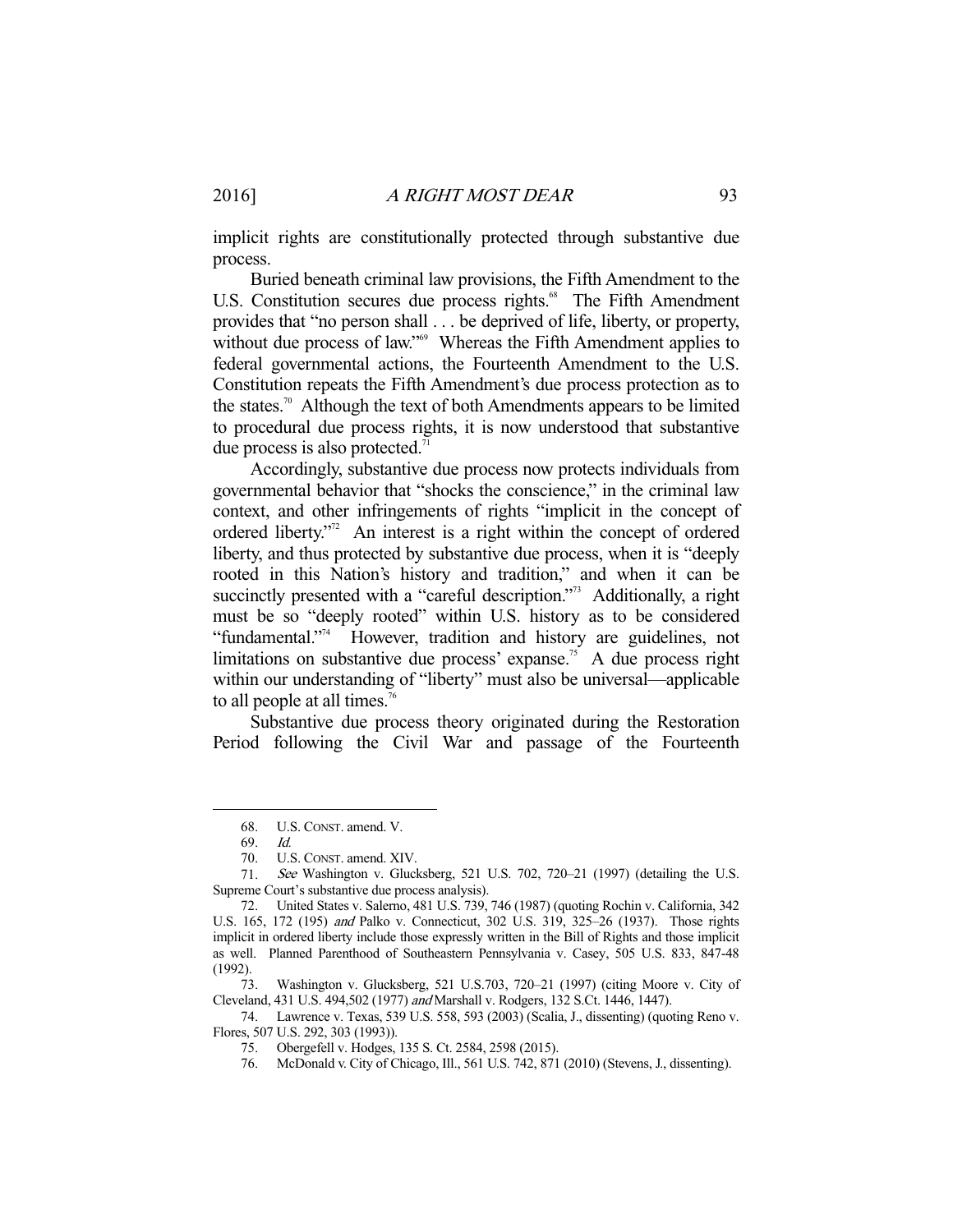Amendment to the U.S. Constitution.<sup>77</sup> Along with the Civil Rights Act of 1866, the Fourteenth Amendment was passed to protect former slaves and others from unconstitutional state action.<sup>78</sup> Litigation involving the Fourteenth Amendment was scant and unnoticeable until the infamous Lochner v. New York case.<sup>79</sup>

 Nearly fifty years after the passage of the Fourteenth Amendment, the U.S. Supreme Court decided in Lochner that there existed an economic substantive due process right written between the lines of the U.S. Constitution's due process clauses.<sup>80</sup> Specifically, the Court invalidated a state statute limiting the hours in a work week, arguing that such a measure impermissibly interfered with citizens' substantive due process "liberty of contract."<sup>81</sup> This theory was used to reject numerous progressive statutes following the Gilded Age, but was ultimately rejected less than thirty years after its inception.<sup>82</sup>

The *Lochner* era came to a close once the U.S. Supreme Court realized that "neither property rights nor contract rights are absolute."<sup>83</sup> Instead due process "demands only that the law shall not be unreasonable, arbitrary or capricious, and that the means selected shall have a real and substantial relation to the object sought to be attained."<sup>84</sup> The Court then incorporated this standard into the strict scrutiny analysis of laws that infringe on due process rights, originating in one of Justice Harlan Stone's footnotes in 1938.<sup>85</sup>

Although *Lochner* is seen as faulty by most practitioners along both the political and legal thought spectrums, Lochner's fault is limited to its holding that states may not regulate commerce, not that unenumerated constitutional rights are equally deserving of protection.<sup>86</sup>

After *Lochner*, the field of rights protected by substantive due process continued to expand. The U.S. Supreme Court laid the basis for

 <sup>77.</sup> U.S. CONST. amend. XIV, § 1; William Musgrove, Substantive Due Process: A History in the Due Process Clause, 2 U. ST. THOMAS J.L. & PUB. POL'Y 125, 125 (2008).

 <sup>78. 42</sup> U.S.C. § 1981 et seq.

<sup>79.</sup> David E. Bernstein, Lochner's Legacy's Legacy, 82 TEX. L. REV. 1, 3 (2003) ("Almost one hundred years after the Supreme Court decided the case, Lochner and its progeny remain the touchstone of judicial error.").

 <sup>80.</sup> Lochner v. New York, 198 U.S. 45, 55-57 (1905).

 <sup>81.</sup> Id. at 56.

 <sup>82.</sup> Musgrove, supra note 77, at 129-30 (citing Nebbia v. New York, 291 U.S. 502 (1934)).

 <sup>83.</sup> Nebbia, 291 U.S. at 523.

 <sup>84.</sup> Id. at 525.

 <sup>85.</sup> United States v. Carolene Prod. Co., 304 U.S. 144, 152 n.4 (1938).

 <sup>86.</sup> Musgrove, supra note 77, at 130.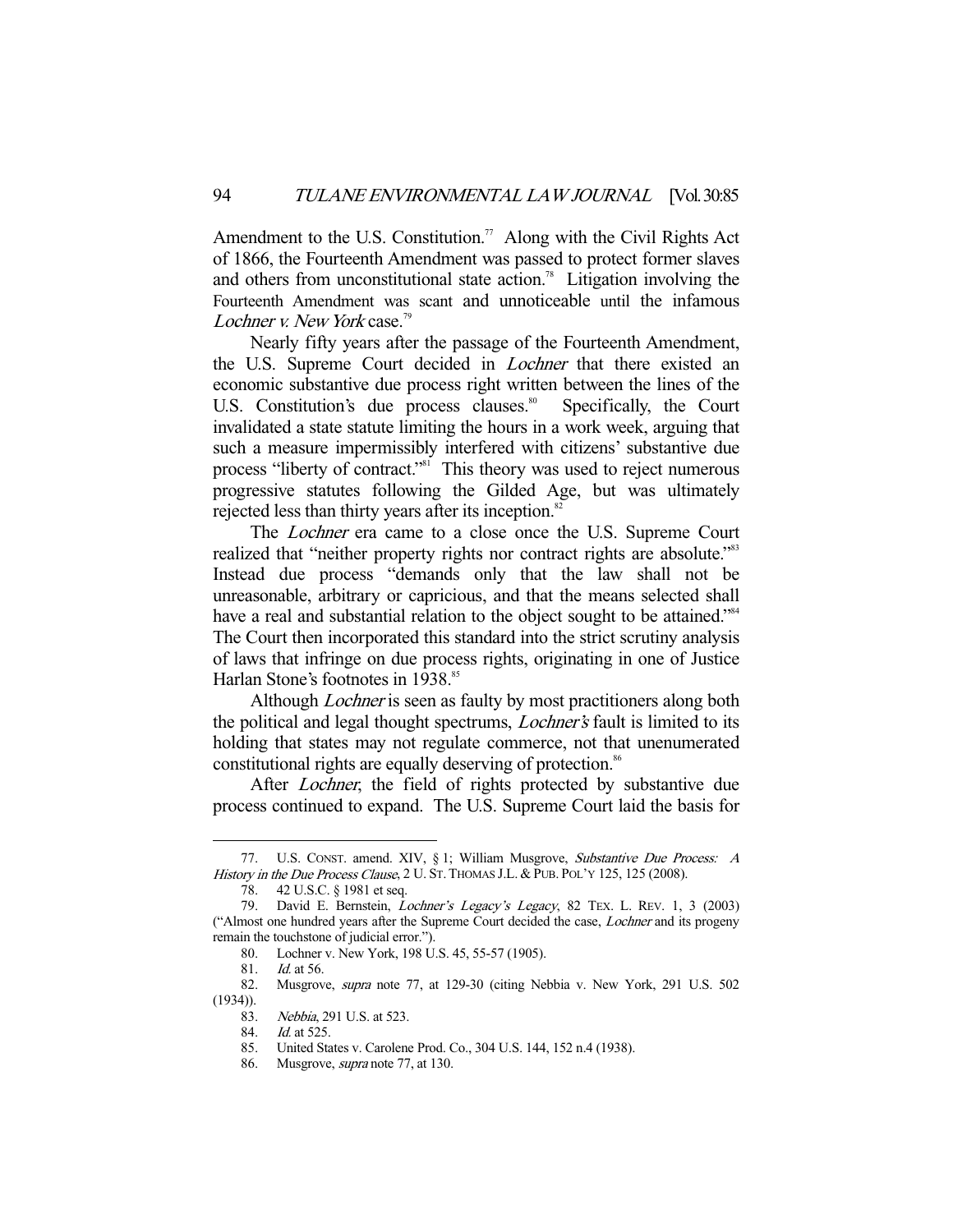a privacy due process right by recognizing that parents have a fundamental right to control their children's upbringing during the Lochner era.<sup>87</sup> In Meyer v. Nebraska, the Court declared that states could not arbitrarily limit language education, nor violate equal protection, by banning the teaching of "alien speech."<sup>88</sup> In finding the fundamental nature of parental interest in their children's education, the U.S. Supreme Court focused on the historical protections education and degree of importance it received in the United States.<sup>89</sup>

 The Court's interest in privacy later expanded to include the right to procreate in *Skinner v. Oklahoma*.<sup>90</sup> Although Oklahoma's forcible sterilization program for repeat blue collar, but not white collar, criminals was invalidated on equal protection grounds, U.S. Supreme Court also noted procreation is "a right which is basic to the perpetuation of a race."<sup>91</sup> The Court even questioned whether a state has the right to sterilize criminals at all given the "basic" nature of breeding and how "irreparable" the damages would be if such a liberty was relinquished. $92$ 

 From the 1940s onward, substantive due process continued to slowly expand into other territories, but then reached a punctuated equilibrium wherein multiple liberty interests were recognized from the 1960s onward.<sup>93</sup> The privacy right supported by *Skinner* was affirmed, and a due process right to access information on birth control was accepted in 1965.<sup>94</sup> The *Griswold v. Connecticut* Court also noted that certain explicit rights necessarily required implicit rights in order to

 <sup>87.</sup> Meyer v. Nebraska, 262 U.S. 390, 403 (1923).

<sup>88.</sup> *Id.* at 401.<br>89. *See id.* at

See id. at 400 ("The American people have always regarded education and the acquisition of knowledge as matters of supreme importance which should be diligently promoted.").

 <sup>90. 316</sup> U.S. 535, 543 (1942).

<sup>91.</sup> *Id.* at 536.

<sup>92.</sup> See id. at 541 ("Marriage and procreation are fundamental to the very existence and survival of the race. The power to sterilize, if exercised, may have subtle, far-reaching and devastating effects. In evil or reckless hands it can cause races or types which are inimical to the dominant group to wither and disappear. There is no redemption for the individual whom the law touches. Any experiment which the State conducts is to his irreparable injury. He is forever deprived of a basic liberty.").

 <sup>93.</sup> This evolution in substantive due process doctrine coincided with American cultural shifts following World War II, and in response to red scare McCarthyism, but also, not coincidently, substantive due process received more protection as Justice William Brennan's influence over the court waxed and waned. See generally PETER IRONS, BRENNAN V. REHNQUIST: THE BATTLE FOR THE CONSTITUTION (1994).

 <sup>94.</sup> Griswold v. Connecticut, 381 U.S. 479, 485-86 (1965).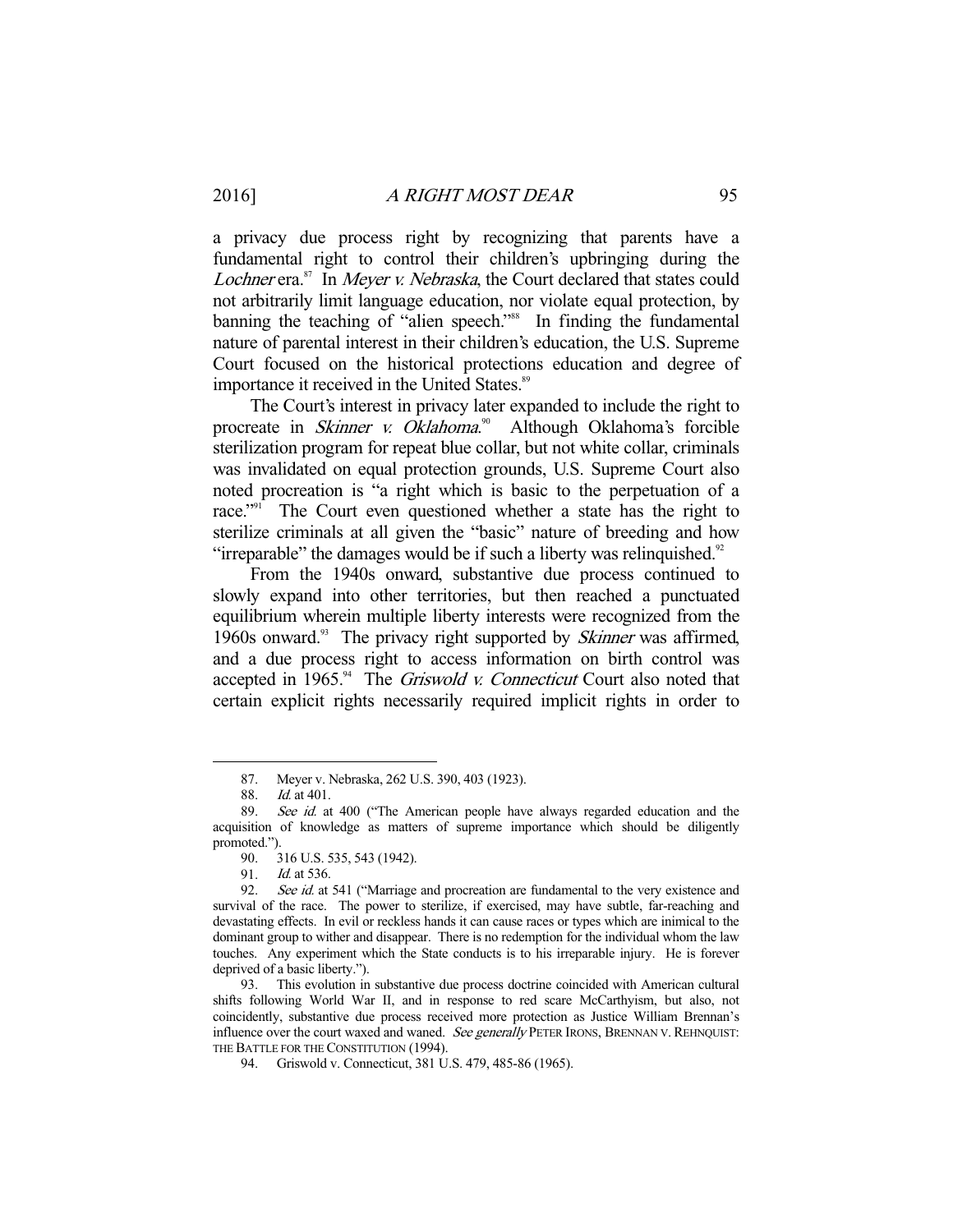protect the explicit.<sup>95</sup> At the same time, the U.S. Supreme Court endorsed Justice John Marshall Harlan II's prior dissent in Poe v. Ullman favoring expansive due process and wrote that preceding substantive due process cases "suggest that specific guarantees in the Bill of Rights have penumbras, formed by emanations from those guarantees that help give them life and substance."<sup>96</sup>

 A substantive due process right to marriage was suggested shortly after *Griswold*,<sup>97</sup> supported again in 1978,<sup>98</sup> and then fully recognized in 2015.<sup>99</sup> The right to marriage is now protected because of its fundamental nature and traditional esteem.<sup>100</sup> Fourteenth Amendment protections then incorporated the Bill of Rights' protections, and vice versa, in 1968.101 In 1972, Roe v. Wade recognized the substantive due process right to have an abortion, which has since been affirmed due to the fundamental, immensely personal, and private nature of family planning.102 Five years later the U.S. Supreme Court relied on Justice Harlan's Poe dissent again to describe the due process right for family members to live with one another.<sup>103</sup> Again, the right for families to associate as they see fit is protected because of its historical protection and its necessary function as a way to continue teaching our Nation's freedom.<sup>104</sup>

<sup>95.</sup> See id. at 482-84 ("Without those peripheral rights the specific rights would be less secure.").

 <sup>96.</sup> Id. at 484 (citing Poe v. Ullman, 367 U.S. 497, 516-17 (1967) (Harlan, J., dissenting).

 <sup>97.</sup> Loving v. Virginia, 388 U.S. 1, 12 (1967) ("Marriage is one of the 'basic civil rights of man,' fundamental to our very existence and survival") (citing Skinner v. Oklahoma, 316 U.S. 535, 541(1942)).

<sup>98.</sup> Zablocki v. Redhail, 434 U.S. 374, 384 (1978) ("Although Loving arose in the context of racial discrimination, prior and subsequent decisions of this Court confirm that the right to marry is of fundamental importance for all individuals.").

 <sup>99.</sup> Obergefell v. Hodges, 135 S. Ct. 2584, 2598 (2015).

<sup>100.</sup> See id. ("In defining the right to marry these cases have identified essential attributes of that right based in history, tradition, and other constitutional liberties inherent in this intimate bond.").

 <sup>101.</sup> Duncan v. Louisiana, 391 U.S. 145, 147-48 (1968).

 <sup>102.</sup> See Planned Parenthood of Southeast Pa. v. Casey, 505 U.S. 833, 851 ("These matters, involving the most intimate and personal choices a person may make in a lifetime, choices central to personal dignity and autonomy, are central to the liberty protected by the Fourteenth Amendment.").

 <sup>103.</sup> See Moore v. City of E. Cleveland, Ohio, 431 U.S. 494, 501 (1977) (quoting Poe v. Ullman, 367 U.S. 497, 542 542) (1961) ("Due process has not been reduced to any formula; its content cannot be determined by reference to any code.") (Harlan, J., dissenting).

<sup>104.</sup> See id. at 503-04 ("Our decisions establish that the Constitution protects the sanctity of the family precisely because the institution of the family is deeply rooted in this Nation's history and tradition. It is through the family that we inculcate and pass down many of our most cherished values, moral and cultural.").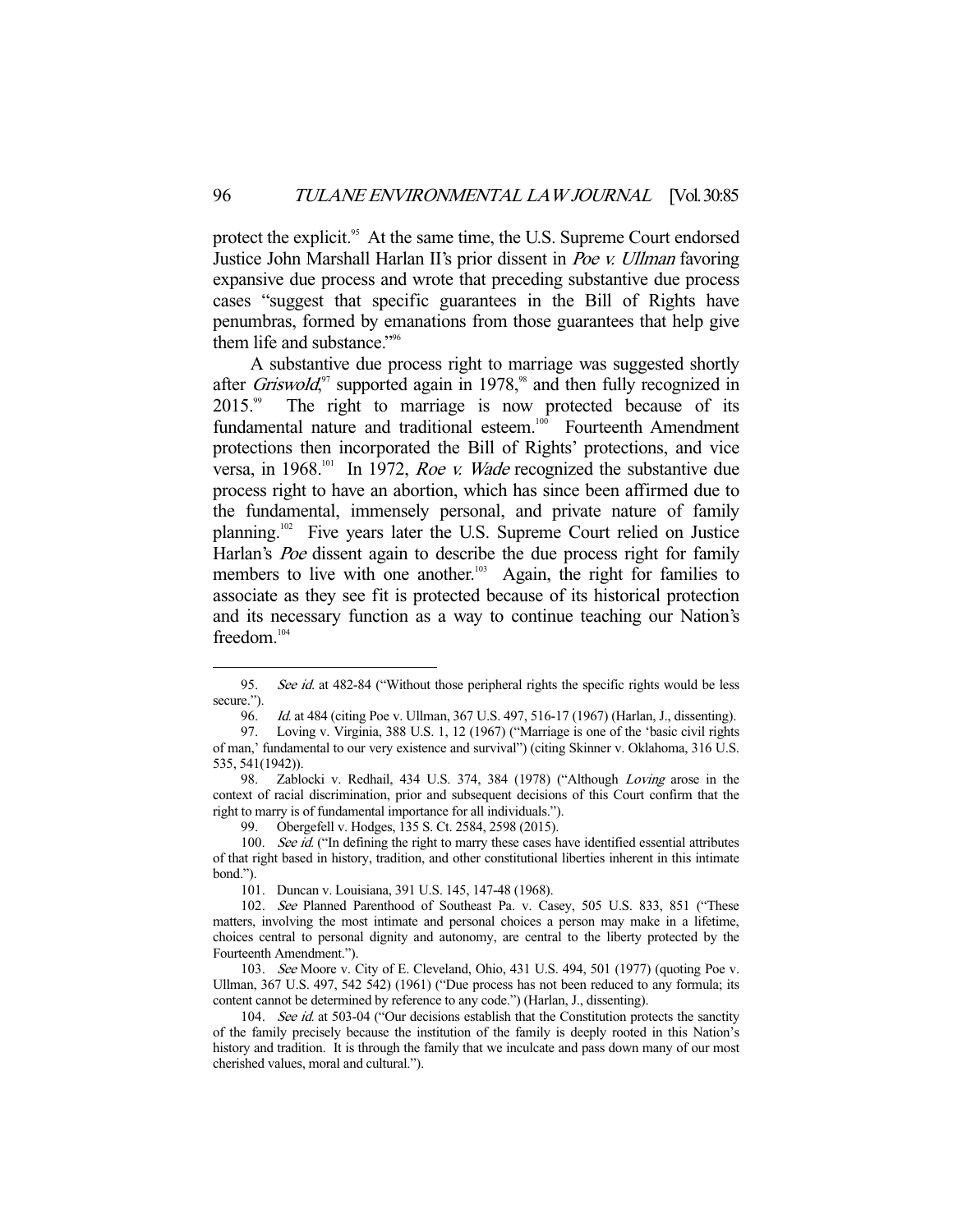The influence of then-Justice William Rehnquist during the Burger Court, along with Justice Rehnquist's rise to the Chief Justice position, constrained substantive due process somewhat during the 1980s.<sup>105</sup> However, even Chief Justice Burger continued to support the recognition of implicit substantive due process rights despite his conservative approach to due process.<sup>106</sup> Chief Justice Burger's confirmation of implicit rights then forced Justice Rehnquist, normally circumspect of acknowledging rights beyond what would have existed at the United States' founding, to strongly suggest that there is a substantive due process right to refuse medical treatment.<sup>107</sup> Into the twenty-first century, substantive due process has protected a right to consensual, sexual intimacy, $108$  and most recently, the right of all loving couples to wed.<sup>109</sup>

 Alongside the U.S. Supreme Court's evolving understanding of substantive due process, other implicit rights related to explicit rights secured by the Bill of Rights have been acknowledged from the latter half of the twentieth century onward. There is an implicit right to hide your association with targeted groups in order to protect the explicit First Amendment right of association.<sup>110</sup> The First Amendment implicitly guarantees the public right to attend criminal trials in order to secure the rights of a free press.<sup>111</sup> The Fifth Amendment's witness clause also implicitly requires a warning to the accused of the right to remain silent to act as a safe guard against self-incrimination.<sup>112</sup> The exclusionary rule was created by implication to secure the meaning of the Fourth Amendment,<sup>113</sup> and the Sixth Amendment right to counsel covertly secures the indigent with an attorney with minimal level of competence.<sup>114</sup> Recently, the U.S. Supreme Court has read beyond the

 <sup>105.</sup> See, e.g., United States v. Salerno, 481 U.S. 739, 750-51 (1987) (holding that substantive due process does not categorically prevent pretrial detention).

 <sup>106.</sup> See Richmond Newspapers, Inc. v. Virginia, 448 U.S. 555, 579 (1980) ("certain unarticulated rights are implicit in enumerated guarantees").

 <sup>107.</sup> See Washington v. Glucksberg, 521 U.S. 702, 720 (1996) ("We have also assumed, and strongly suggested, that the Due Process Clause protects the traditional right to refuse unwanted lifesaving medical treatment.") (citing Cruzan v. Director, Missouri Dep't of Health, 497 U.S. 261, 278-79 (1990)).

 <sup>108.</sup> Lawrence v. Texas, 539 U.S. 558, 578 (2003).

 <sup>109.</sup> Obergefell v. Hodges, 135 S. Ct. 2584, 2599 (2015).

 <sup>110.</sup> Nat'l Ass'n for Advancement of Colored People v. Alabama ex rel. Patterson, 357 U.S. 449, 459–62 (1958).

 <sup>111.</sup> Richmond Newspapers, Inc. v. Virginia, 448 U.S. 555, 580 (1980).

 <sup>112.</sup> Dickerson v. United States, 530 U.S. 428, 442 (2000); Miranda v. Arizona, 384 U.S.

<sup>436, 467-68 (1966).</sup> 

 <sup>113.</sup> Mapp v. Ohio, 367 U.S. 643, 651 (1961).

 <sup>114.</sup> Gideon v. Wainright, 372 U.S. 335, 341-45 (1963).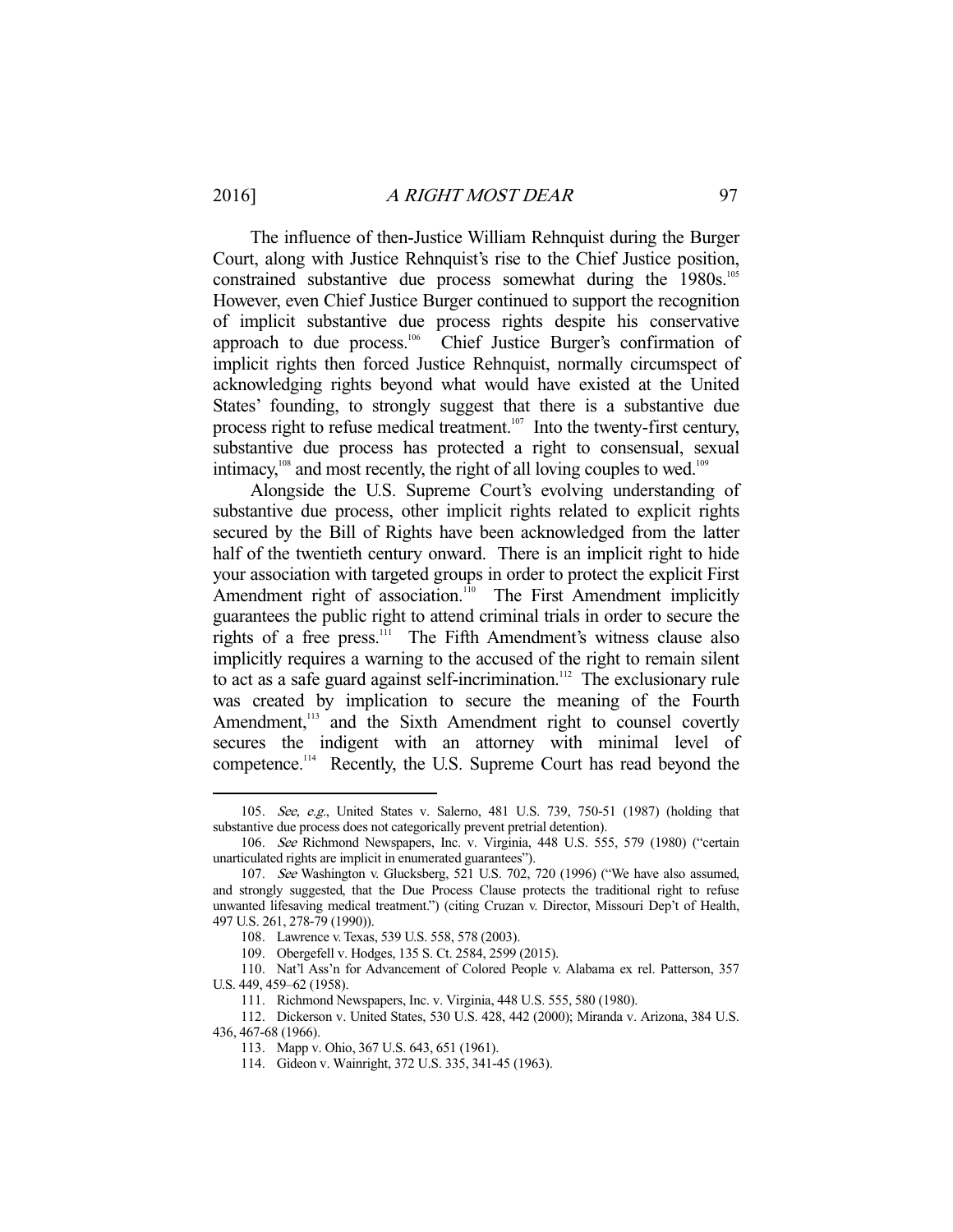text to recognize the Second Amendment's implicit personal right to own a pistol in order to secure a "right to bear arms,"115 and that the First Amendment's free exercise clause protects the right to also express one's beliefs, for otherwise a mere right to only hold one's religious views is useless. $116$ 

 In sum the understanding of substantive due process and the implicit guarantees of other constitutional amendments has expanded as the logical implications of due process became apparent. In order for constitutional rights to be able to protect others the rights themselves must be implicitly protected by constitutional guarantees. As a parallel, modern environmental law arose once environmental degradation became apparent, while at the same time numerous substantive due process liberties were enshrined within constitutional doctrine. Both realizations are largely products of the last half of the twentieth century, and both due process protections and environmental protection grew from there onward. However, substantive due process has not been adequately evaluated in light of environmental protection, but should be explored to determine the validity of constitutional environmental rights.

## IV. THE CONSTITUTIONAL RIGHT TO A CLEAN ENVIRONMENT

 The U.S. Constitution secures a right to a clean and healthful environment. This realization is based on the Constitution's implicit guarantees and the substantive due process writings of the U.S. Supreme Court. Naysayers have several counterarguments, which may be initially persuasive. However, the force of voices to the contrary is limited by already recognized due process rights.

#### A. Recognizing the Right

-

 A constitutional environmental right arguably exists because otherwise no constitutional right exists. Recall that substantive due process protects all rights within "ordered liberty,"117 meaning that the right is "deeply rooted" and carefully described.<sup>118</sup> Tradition and history

 <sup>115.</sup> D.C. v. Heller, 554 U.S. 570, 609 (2008).

 <sup>116.</sup> See Burwell v. Hobby Lobby Stores, Inc., 134 S. Ct. 2751, 2785 (2014) (Kennedy, J., concurring) (citing Cantwell v. Connecticut, 310 U.S. 296, 303 (1939)).

 <sup>117.</sup> United States v. Salerno, 481 U.S. 739, 746 (1987) (citing Palko v. Connecticut 302 U.S. 319, 325-326 (1938)).

 <sup>118.</sup> Washington v. Glucksberg, 521 U.S. 702, 720–21 (1997) (quoting Moore v. City of East Cleveland, Ohio, 431 U.S. 494, 503 (1977)).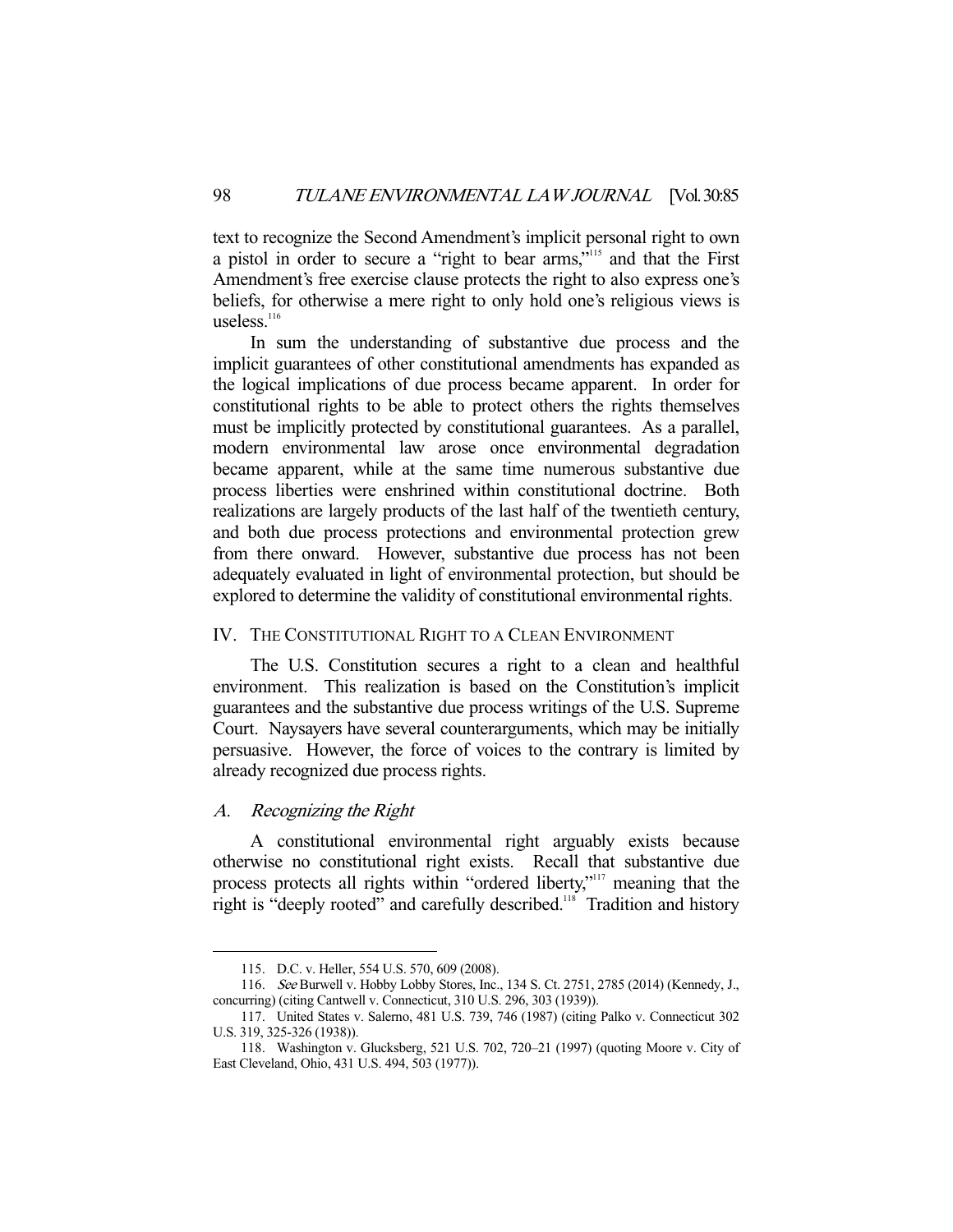act as guides but do not set the boundaries of due process review.<sup>119</sup> Rather, both universality<sup>120</sup> and the implicit requirements to preserve due process must also be considered.<sup>121</sup> It is this last inquiry that is key to an environmental right.

 The existence of a constitutional environmental right can be based on the nature of practicing constitutional rights themselves. Logically, one cannot speak without breathing. An ability to speak requires an ability to breathe. Likewise, one cannot act without the ability to act. This seems self-evident, but this principle is crucial as it implicitly requires that the ability to act be a precursor to acting. Turning back to constitutional matters, it hardly seems fair for the U.S. Constitution to secure a right to associate with one's own family, if that family does not have an environment in which it may associate. It would also seem odd that one has a right to marry but not have the environment in which a marriage may exist. A right of expression is useless if there is no vital air, which may fill the lungs, and a right of free exercise is a falsehood if religion may not be expressed and taught so as to be perpetuated. For these rights and others, the environment in which they may be exercised is an implicit requirement. As the U.S. Supreme Court has repeatedly recognized implicit rights so as to necessarily secure due process and other rights, an implicit right to some sort of bare modicum of environmental conditions for constitutional exercise is likewise required.

 Consider also, that life is a prerequisite of constitutional rights and the exercise thereof. If we understand that rights may be implicitly recognized so as to secure due process and all other rights, $122$  then implicitly there must be a right to some basic environmental quality so as to sustain life so that all other constitutional rights may be protected and exercised.<sup>123</sup> Of course, there is a distinction between limitations on what

 <sup>119.</sup> Obergefell v. Hodges, 135 S. Ct. 2584, 2598 (2015).

 <sup>120.</sup> McDonald v. Chicago, 561 U.S. 742, 871 (2010) (Stevens, J., dissenting).

<sup>121.</sup> See Moore, 431 U.S. at 503; see also Loving v. Virginia, 388 U.S. 1, 11 (1967); see also Griswold v. Connecticut, 381 U.S. 479, 482-84 (1965).

 <sup>122.</sup> See Moore, 431 U.S. at 503; see also Loving, 388 U.S. at 11; Griswold, 381 U.S. at 482-84.

 <sup>123. &</sup>quot;Human life, itself a fundamental right, will vanish if we continue our heedless exploitation of this planet's natural resources." Stop H-3 Ass'n. v. Dole, 870 F.2d 1419, 1430 (9th Cir. 1989).

I have no difficulty in finding that the right to life and liberty and property are constitutionally protected. Indeed the Fifth and Fourteenth Amendments provide that these rights may not be denied without due process of law, and surely a person's health is what, in a most significant degree, sustains life.

Envtl. Def. Fund v. Hoerner, 3 ENVTL. L.REP. 20794, 20794-795 (D. Mont. 1970).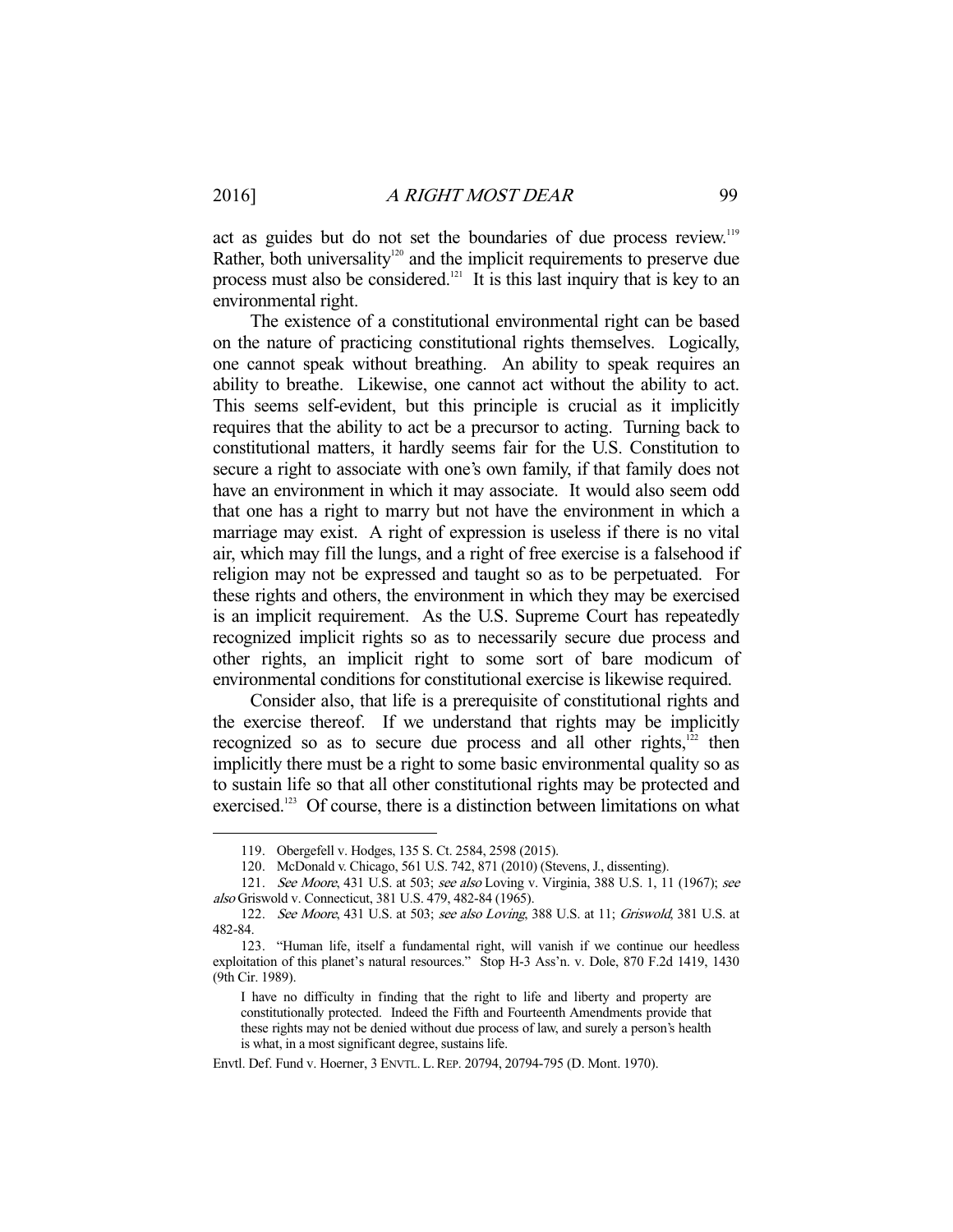the government can do and what the government must do. A right to some measure of environmental quality may not require governmental intervention, but it may prevent governmental behavior that severely debilitates the environment.

 A right to a minimal level of environmental quality would also be supported by U.S. tradition. What is more fundamental than a right that provides the very fundament upon which constitutional promises may bear fruit? It is extremely unlikely that the U.S. Constitution's original authors envisioned environmentalism, or even simply the modern concept of "environment."<sup>124</sup> Contemporary understandings of Contemporary understandings of "environment" would have "been meaningless to those attending the Constitutional Convention in Philadelphia [over] 200 years ago."<sup>125</sup> However, due process has never been limited as to the understandings of the extant when it was first drafted.<sup>126</sup> To argue that due process does not encompass some yet unforeseen right because of history alone uses the same logic that denies the existence of substantive due process itself.

 When turning to the past though, the founding fathers still recognized the importance of the natural world to the United States' success.<sup>127</sup> At its inception the United States was an "agrarian nation whose leaders appreciated the value of the land and its importance to a growing economy."128 James Madison recognized the value of agriculture to the United States' success, but even he saw a limit to the dominion that that nation may exert on nature.<sup>129</sup> Thomas Jefferson extolled agriculture,

<sup>124.</sup> See Robert Percival, "Greening" the Constitution-Harmonizing Environmental and Constitutional Values, 32 ENVTL. L. 809, 812 (2002); RACHEL CARSON, SILENT SPRING 12-13 (1962) ("If the Bill of Rights contains no guarantees that a citizen shall be secure against lethal poisons distributed either by private individuals or public officials, it is surely only because our forefathers, despite their considerable wisdom and foresight, could conceive of no such problems.").

 <sup>125.</sup> Tanner v. Armco Steel Corp., 340 F. Supp. 532, 536 (S.D. Tex. 1972) (quoting Representative Richard Ottinger (D-NY), Cong. Rec. 17116 (1968), who offered an environmental amendment to the U.S. Constitution).

 <sup>126.</sup> Planned Parenthood of Southeast Pennsylvania v. Casey, 505 U.S. 833, 847-49 (1992) ("It is also tempting . . . to suppose that the Due Process Clause protects only those practices, defined at the most specific level, that were protected against government interference by other rules of law when the Fourteenth Amendment was ratified . . . But such a view would be inconsistent with our law.") (citing Michael H. v. Gerald D., 491 U.S. 110, 127-28 n.6 (1989)).

<sup>127.</sup> See John Jay, Federalist No. 2, in THE FEDERALIST PAPERS 12 (Simon & Brown 3d ed. 2010) ("Providence has in a particular manner blessed [the United States] with a variety of soils and productions, and watered it with innumerable streams, for the delight and accommodation of its inhabitants.").

<sup>128.</sup> Percival, *supra* note 124, at 813.

<sup>129.</sup> See James Madison, Address to the Agricultural Society of Albemarle, Virginia, in LETTERS AND OTHER WRITINGS OF JAMES MADISON, VOLUME III 68 (J. B. Lippincott & Co. 1884)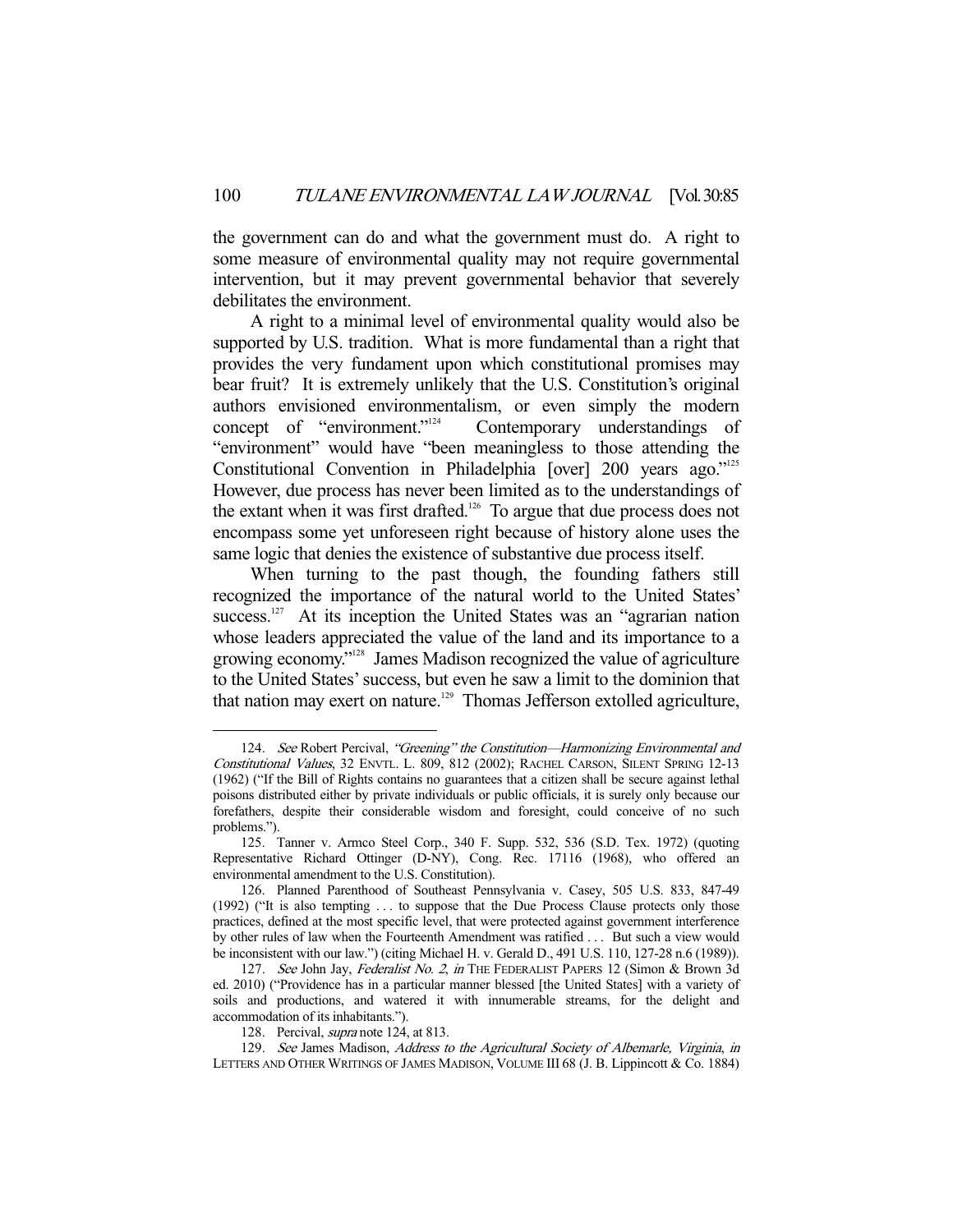but also believed that no one "by natural right" could exploit natural resources beyond that which would put posterity at a disadvantage.<sup>130</sup> Perhaps the Founding Fathers' sentiments that the environment cannot be exploited beyond its sustainable use are why the U.S. Constitution's promises were ultimately guaranteed "to ourselves and our posterity."<sup>131</sup> The divide between today's and the founding fathers' notions of "environment" is then more linguistics and anachronism, not meaning. The U.S. Supreme Court has also echoed the sentiment that the environment must be protected for posterity.<sup>132</sup>

 Outside of the Takings Clause, the U.S. Supreme Court has only discussed environmental rights in light of substantive due process when Justice William O. Douglas mentioned it in passing dicta in a solo dissent.<sup>133</sup> In voting to grant certiorari to an antitrust dispute, Douglas rebuked his colleagues for treating a corporate law matter with the sensitivity of constitutional law.<sup>134</sup> He stated that due process liberty includes "the 'liberty' to exploit people, our resources, our environment.<sup>"135</sup> If due process must be universal, then all people must have access to exploit the environment.<sup>136</sup> A universal right to exploit may seem environmentally destructive, but if all people, including all extant generations and posterity, are to have access to environmental amenities then the environment must be exploited in a sustainable manner such that its availability is not deprived by governmental actors. For how else may a right to exploit be exercised universally?

 Past judicial inquiries into the existence of a constitutional environmental right found no such right. Those cases should be

<sup>(&</sup>quot;On comparing the vast profusion and multiplicity of beings with the few grains and grasses, the few herbs and roots, and the few fowls and quadrupeds, which make up the short list adapted to the wants of man, it is difficult to believe that it lies with him so to remodel the work of nature as it would be remodeled, by a destruction not only of individuals, but of entire species.").

<sup>130.</sup> See Valentine, *supra* note 67, at 93 ("Then no man can by *natural right* oblige the lands he occupied, or the persons who succeed him in that occupation to the [payment] of debts contracted by him. For if he could, he might during his own life, eat up the usufruct of the lands for several generations to come, and then the lands would belong to the dead, and not the living, which would be reverse of our principle . . . .") (quoting Letter from Thomas Jefferson to James Madison (Sept. 6, 1789), in THE PAPERS OF THOMAS JEFFERSON DIGITAL EDITION (Barbara B. Oberg & J. Jefferson Looney eds., 2008)).

<sup>131.</sup> See Valentine, supra note 67, at 91 (citing U.S. CONST. pmbl.).

 <sup>132.</sup> Missouri Portland Cement Co. v. Cargill, Inc., 418 U.S. 919, 920 (1974).

 <sup>133.</sup> Id.

 <sup>134.</sup> Id.

 <sup>135.</sup> Id. (emphasis added).

 <sup>136.</sup> See McDonald v. Chicago, 561 U.S. 742, 871 (2010) (Stevens, J., dissenting) (citing Palko v. Connecticut, 302 U.S. 319, 325 (1937)).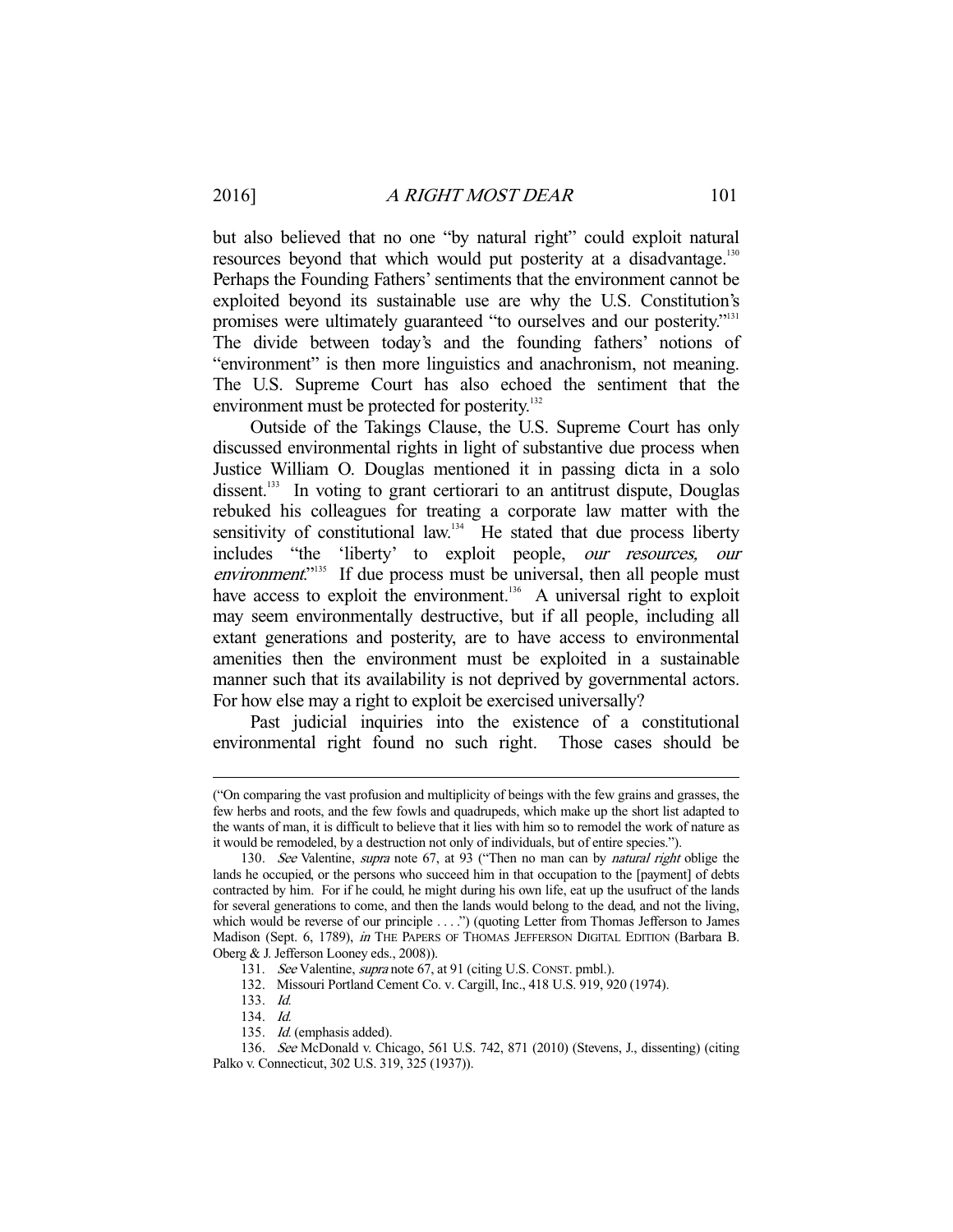reevaluated in light of recent due process jurisprudence including implicit security rights.

 Presumably inspired by the successes and possibilities of the environmental movement of the late twentieth century, lawyers made environmental substantive due process claims.<sup>137</sup> The first federal cases tested the limits of the new NEPA statute and tried to adapt tort theory, but failed to convince judges that a constitutional environmental right exists.<sup>138</sup> The Federal District Court of Montana recognized that we are all "constitutionally protected in our natural and personal state of life and health," but did not see any state action in the approval of a business license for a paper mill without requiring any pollution mitigation.<sup>139</sup> The Eastern District Federal Court of Arkansas did state that due process encompassing environmental protection was "not fanciful and may, indeed, some day, in one way or another, obtain judicial recognition."<sup>140</sup> The Eastern District Court of New York even hinted that a constitutional right to a healthful environment may someday be recognized.<sup>141</sup> Notably, the Ninth Circuit Court of Appeals found that "it is difficult to conceive of a more absolute and enduring concern than the preservation and, increasingly, the restoration of a decent and livable environment," but deferred to not formally recognize that right in a NEPA dispute.<sup>142</sup> Other federal district and appellate courts also failed to extend constitutional protections to environmental claims.<sup>143</sup> Constitutional environmental

 <sup>137.</sup> E.g., Envtl. Def. Fund, Inc. v. Corps of Eng'rs of U.S. Army, 325 F. Supp. 728, 739 (E.D. Ark.) supplemented, 325 F. Supp. 749 (E.D. Ark. 1971).

 <sup>138.</sup> Id. at 739; Tanner v. Armco Steel Corp., 340 F. Supp. 340, 535 (S.D. Tex. 1972) (citing Envtl. Def. Fund v. Corp of Eng'rs, 325 F. Supp 728, 739 (E.D.Ark.1970)).

<sup>139.</sup> Hoerner, 3 ENVTL. L. REP. at 20794-95.

<sup>140.</sup> *Envtl. Def. Fund.*, 325 F. Supp. at 739.

 <sup>141.</sup> See In re "Agent Orange" Prod. Liab. Litig., 475 F. Supp. 928, 934 (E.D. N.Y. 1979) ("Since there is not yet a constitutional right to a healthful environment  $\dots$  there is not yet any constitutional right under the fifth, ninth, or fourteenth amendments to be free of the allegedly toxic chemicals involved in this litigation") (emphasis added).

 <sup>142.</sup> Stop H-3 Ass'n v. Dole, 870 F. 2d 1419, 1430 (4th Cir. 1989).

 <sup>143.</sup> Concerned Citizens of Neb. v. United States Nuclear Reg. Comm'n, 970 F. 2d 421, 426–27 (8th Cir. 1992); BAM Historic Dist. Ass'n v. Koch, 723 F.2d 233, 237 (2d Cir. 1983); Gasper v. La. Stadium & Exposition Dist., 577 F.2d 897, 898 (5th Cir. 1978); Ely v. Velde, 451 F.2d 1130, 1139 (4th Cir. 1971); MacNamara v. Cty. Council of Sussex Cty., 738 F. Supp. 134, 141-42 (D. Del. 1990); Fed. Emp. for Nonsmokers' Rights (FENSR) v. United States, 446 F. Supp. 181, 184-85 (D. D.C. 1978); Pinckney v. Ohio Envtl. Prot. Agency, 375 F. Supp. 305, 310 (N.D. Ohio 1974); Hagedorn v. Union Carbide Corp., 363 F. Supp. 1061, 1064-65 (N.D. W.V. 1973); James River and Kanawha Canal Parks, Inc. v. Richmond Metro. Auth., 359 F. Supp. 611, 641 (E.D. Va. 1973).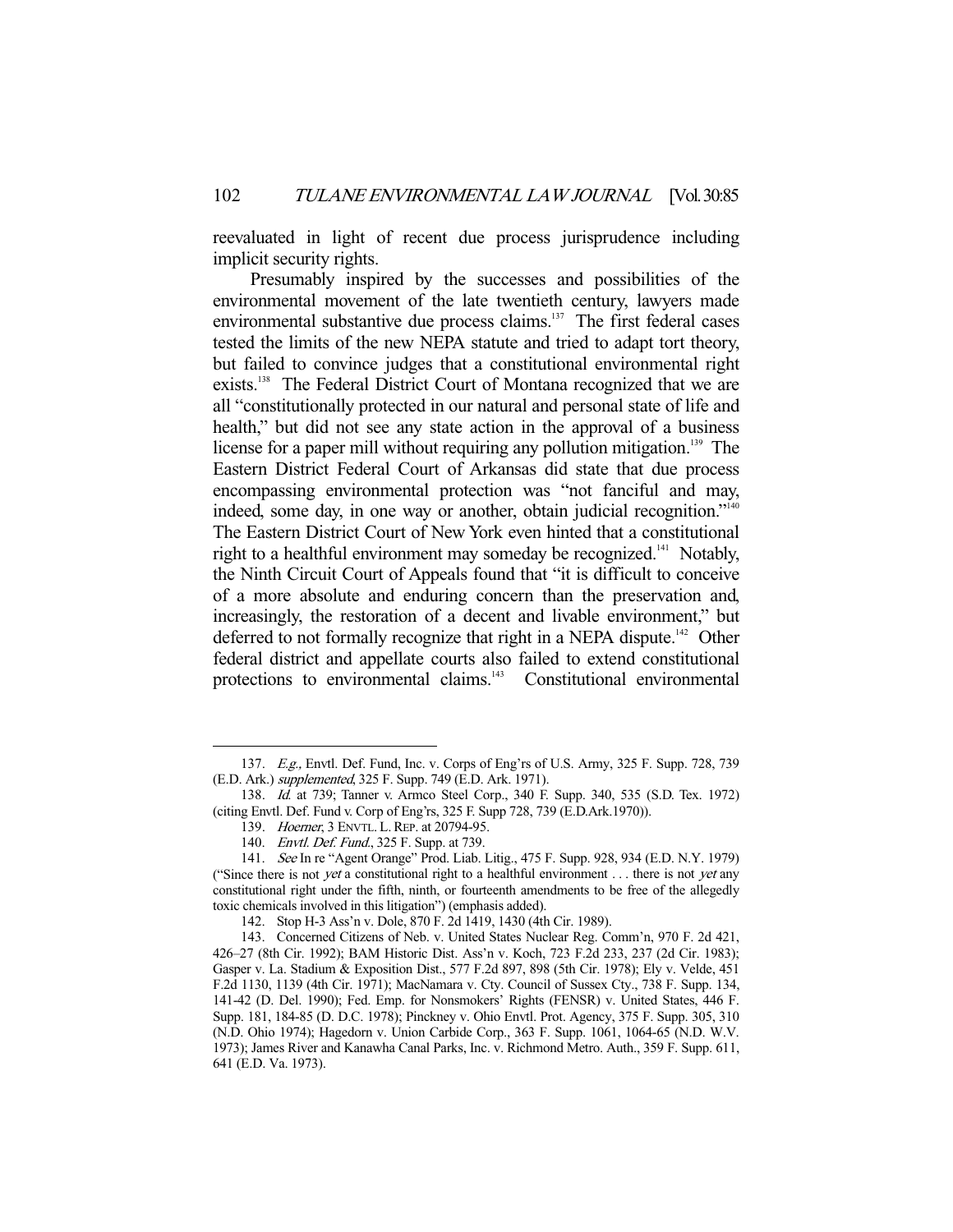claims have dwindled since the initial rush of the 1970s, and subsequent suits continue to fail.<sup>144</sup>

 The deference of federal courts to established law and unwillingness to expand due process rights, is not surprising because "if a case may be decided on either statutory or constitutional grounds . . . for sound jurisprudential reasons . . . [courts] will inquire first into the statutory question."<sup>145</sup> As environmental law is a statutory animal, of course courts will rely on statutory answers to settle disputes and tend to disregard proposed changes to constitutional doctrine.<sup>146</sup> These lower court decisions can be further distinguished by pointing out that they conflict with Justice Douglas' exploitative right, $147$  and that they should be interpreted in light of later U.S. Supreme Court decisions reviewed above because most of those earlier federal cases did not use the modern substantive due process doctrine.<sup>148</sup>

## B. Carefully Describing the Right

 No right, no matter how deeply rooted, is protected by substantive due process unless it can be carefully described.<sup>149</sup> Otherwise, a due process right could be limited into practical meaninglessness and nonexistence or expanded as to be over-burdensome and self-defeating. If due process necessarily entails a constitutional environmental right to a minimal environment where due process may be sustained therein, this right can be carefully described as a floor beneath which the state may not actively enable the environment to degrade.<sup>150</sup>

 Instead of maintaining specific "transient levels of the quality of neighborhood life," this right prevents the state from depreciating, or arbitrarily interfering with, environmental quality beyond that essential

<sup>144.</sup> See, e.g., Castro Rivera v. Fagundo, 310 F. Supp. 2d 428, 436 (D.P.R. 2004) aff'd sub nom. Castro-Rivera v. Fagundo, 129 F. App'x 632 (1st Cir. 2005) (rejecting a civil rights claim based on environmental harm).

 <sup>145.</sup> Herns v. McRae, 448 U.S. 297, 306-07 (1980).

 <sup>146.</sup> Id.

 <sup>147.</sup> Missouri Portland Cement Co. v Cargill, 418 U.S. 919, 920 (1974).

<sup>148.</sup> See, e.g., Pinckney v. Ohio Envtl. Prot. Agency, 375 F. Supp. 305, 310 (N.D. Ohio 1974) (determining that there is no constitutional environmental right based only on the explicit text of the U.S. Constitution and a limited discussion of fundamental nature of such a right, or lack thereof).

 <sup>149.</sup> Washington v. Glucksberg, 521 U.S. 702, 720-21 (1997).

<sup>150.</sup> See Janelle Eurick, The Constitutional Right to a Healthy Environment: Enforcing Environmental Protection Through State and Federal Constitutions, 11 INT'L LEGAL PERSP. 185, 217–18 (2001) ("Finding a middle ground between the various interpretations of the right will result in a 'careful' definition of the right at the federal level.").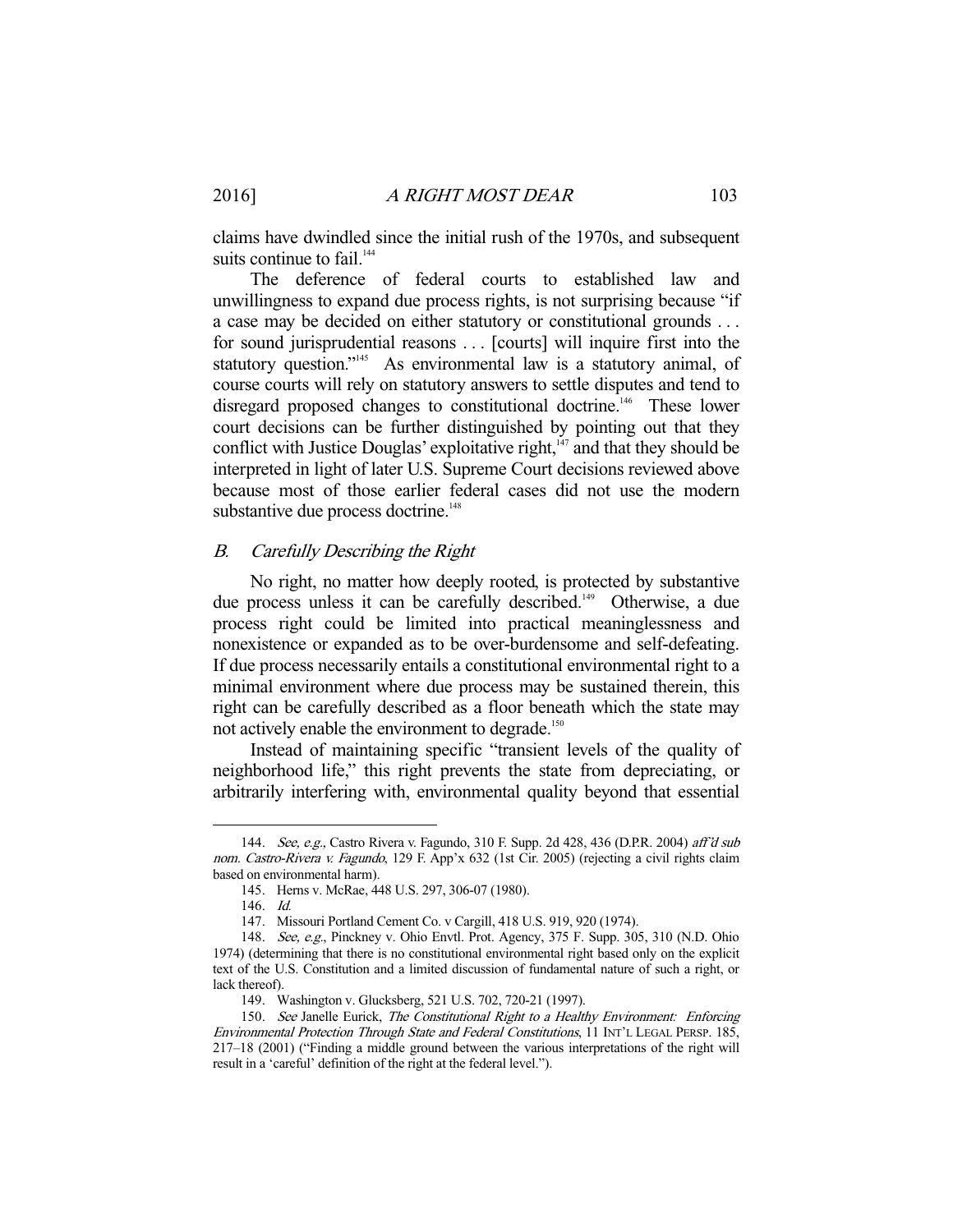level of constitutional expression.<sup>151</sup> Such a right does not impede purely private development, but it does present a negative requirement to not act so as to violate everyone's access to whatever environment is required for  $\alpha$ constitutional expression.<sup>152</sup> This may involve preventing all governmental aid of development projects that further impose disproportionate environmental burdens on communities of color.<sup>153</sup> Such a right may also preempt legislation that seeks to actively deteriorate environmental conditions.<sup>154</sup>

Due process may also impede governments from wholly disregarding environmental protections. A full repeal of all existing environmental statutes seems unlikely, but mainstream U.S. political forces have seriously suggested abolishing the U.S. Environmental Protection Agency.<sup>155</sup> "Right to Farm" political forces since the 1980s have also been successful in depriving ruralites of common law environmental protections.<sup>156</sup> The idea that environmental protection is constantly under threat of repeal should bring pause and consideration that constitutional protection may be warranted. Regardless of the specifics, this right can be universal, exercisable by all. $157$ 

# C. Defending the Right

-

 Of course, with any legal theory that posits that there is a currently unrecognized constitutional right, there are bound to be critics and

 <sup>151.</sup> BAM Historic Dist. Ass'n v. Koch, 723 F.2d 233, 237 (2d Cir. 1983).

 <sup>152.</sup> Shubha Harris, Establishing a Constitutional Right to Environmental Quality, AM. BAR ASS'N (May 5, 2008), http://apps.americanbar.org/environ/committees/lawstudents/writing competition/2008/WillMitSoL/ShubhaHarris.pdf (citing Joshua Bruckerhoff, Note, Giving Nature Constitutional Protection: A Less Anthropocentric Interpretation of Environmental Rights, 86 TEX. L.REV. 615, 626-27 (2008)).

 <sup>153.</sup> Such protections would be in addition to Title VI environmental justice claims, which seeks to mitigate discriminatory environmental impacts, either intentionally or in effect, by removing any federal funding that goes to projects with said impacts. 42 U.S.C.A. § 2000d-1 (1964). To establish such a claim there must be federal funding of an agency or other actor that is acting such that there will be a disproportionately negative impact on a community of color. See id.

<sup>154.</sup> See, e.g., Patrick Ambrosio, Making Sense of the Sense Act, BLOOMBERG, Mar. 14, 2016, http://www.bna.com/making-sense-sense-b57982068474/.

 <sup>155.</sup> Oliver Milman, Republican Candidates' Calls To Scrap EPA Met with Skepticism by Experts, GUARDIAN (Feb. 26, 2016), http://www.theguardian.com/environment/2016/feb/26/ republican-candidates-donald-trump-eliminate-epa-law-experts.

<sup>156.</sup> Ross Pifer, Right to Farm Statutes and the Changing State of Modern Agriculture, 46 CREIGHTON L.REV. 707, 710 (2013).

 <sup>157.</sup> McDonald v. Chicago, 561 U.S. 742, 871 (2010) (Stevens, J., dissenting).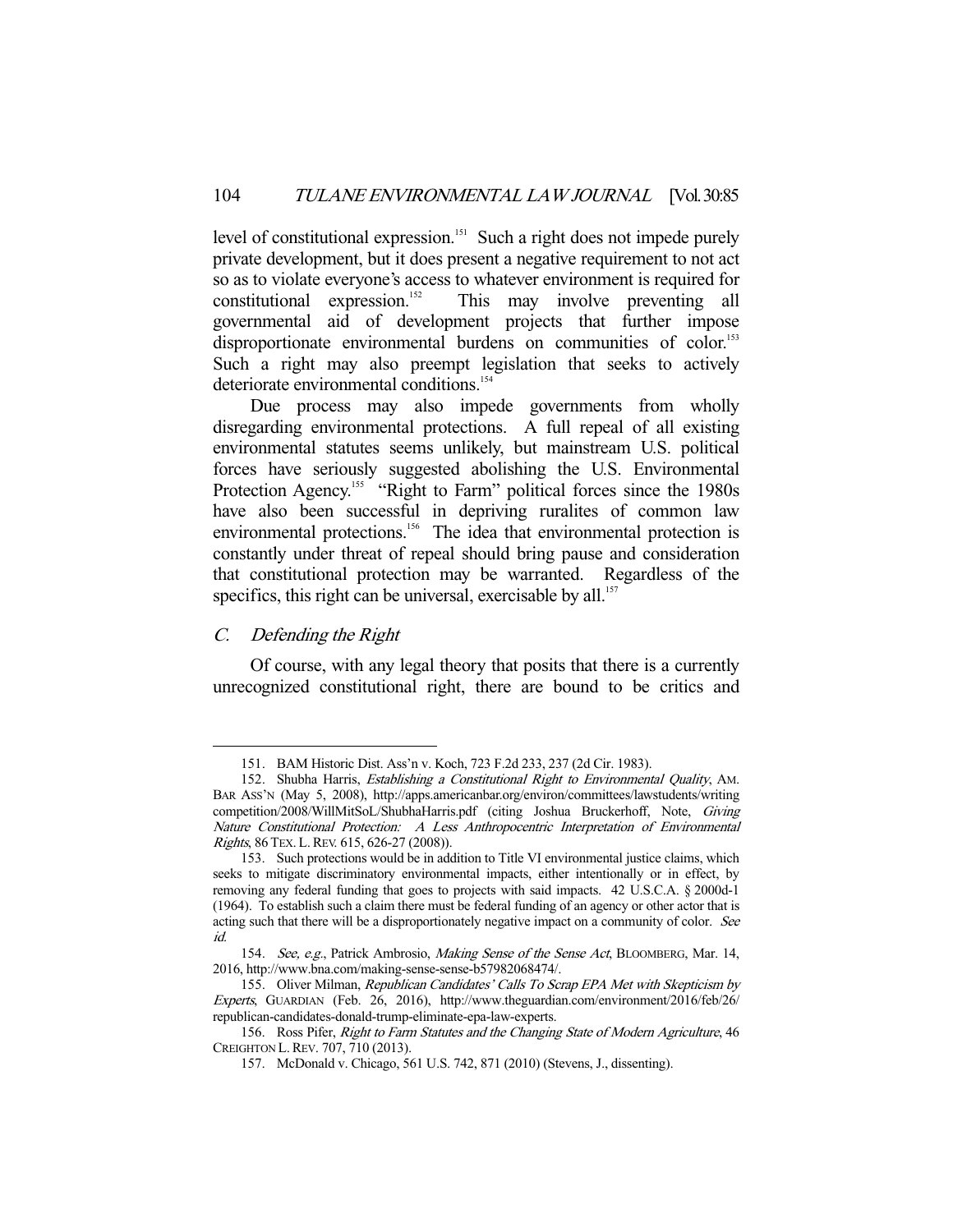deniers. Those naysayers are likely to present six major critiques, which will be addressed in kind.

 The first likely critical response from judges and other legal commentators is that such a right to requisite environmental amenities is not fundamental<sup>158</sup> or deeply rooted in U.S. history.<sup>159</sup> The fundamental nature of a constitutional environmental right has already been addressed above, and such a counterargument presents a limited view of due process that would foreclose many of our current due process protections.<sup>160</sup>

 The second probable contrary argument is that such a notion is not supported by the text of the U.S. Constitution. This particular argument is odd because the U.S. Supreme Court has repeatedly "acknowledged that certain unarticulated rights are implicit in enumerated guarantees."161

Furthermore, the U.S. Constitution explicitly provides that enumerated rights "shall not be construed to *deny or disparage* others retained by the people."162 A constitutional environmental right cannot be marginalized or ignored simply because it lacks explicit backing, and any attempted textualist rebuttal of an environmental due process right ironically ignores the very text of the U.S. Constitution. As such, this second position against any currently unrecognized due process right is unwittingly self-defeating.

 The third likely retort against this Article's conclusion is that a constitutional environmental right is not enforceable.163 It is correct that if a right cannot be enforced, then "it effectively does not exist."164 However, thinking that constitutional environmental rights are not

 <sup>158.</sup> See, e.g., Lawrence v Texas, 539 U.S. 558, 593 (2003) (Scalia, J., dissenting) (citing Reno v. Flores, 507 U.S. 292, 303 (1993)).

 <sup>159.</sup> See, e.g., Tanner v. Armco Steel Corp., 340 F. Supp. 532, 536 (S.D. Tex. 1972) ("First, there is not a scintilla of persuasive content in the words, origin, or historical setting of the Fourteenth Amendment to support the assertion that environmental rights were to be accorded its protection. To perceive such content in the Amendment would be to turn somersaults with history."); see also Daniel Reeder, Federalism Does Well Enough Now: Why Federalism Provides Sufficient Protection for the Environment, and No Other Model Is Needed, 18 PENN. ST. ENVTL.REV. 293, 306-07 (2010).

<sup>160.</sup> *See, e.g.*, Obergefell v. Hodges, 135 S. Ct. 2584, 2598 (2015) (holding that there is a fundamental right to marriage); see also Roe v. Wade, 410 U.S. 113, 153-167 (1973) (holding that the implicit right to privacy guarantees a fundamental right to access abortion services).

 <sup>161.</sup> Richmond Newspapers, Inc. v. Virginia, 448 U.S. 555, 579 (1980).

 <sup>162.</sup> U.S. CONST. amend. XI (emphasis added).

<sup>163.</sup> E.g., Reeder, supra note 159, at 308; see also Ruhl, supra note 4, at 275-79 (arguing that an environmental, constitutional amendment would be too aspirational to be practically enforceable).

<sup>164.</sup> Reeder, *supra* note 159, at 308.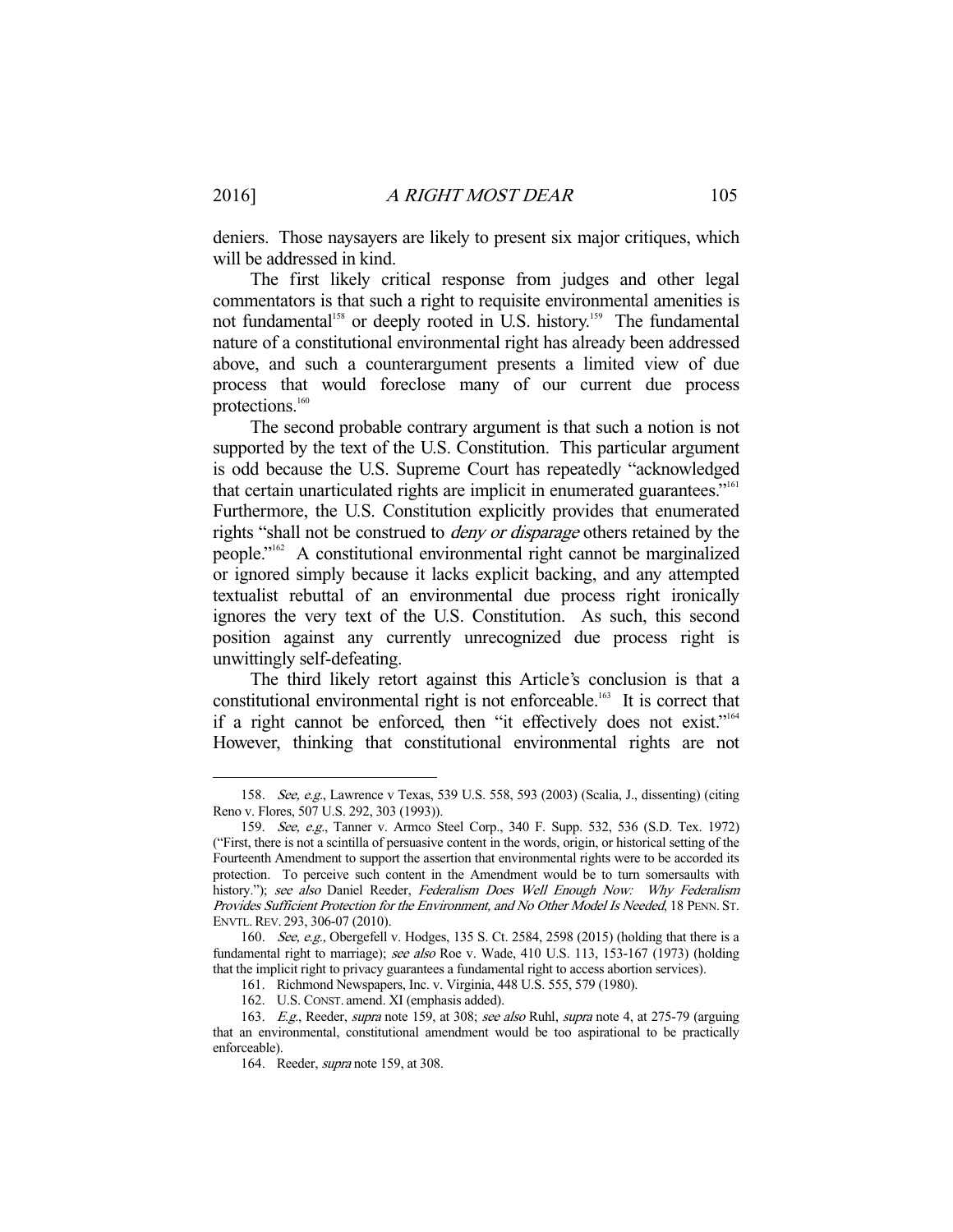judicially enforceable comes from assumptions that they are either incredibly difficult, "nearly impossible to delineate with sufficient specificity," or that they "will always be too broadly drawn."<sup>165</sup> Courts may find it difficult to ascertain whether a constitutional environmental due process right has been violated, but just because something is hard does not make it impossible. Logistics were not considered when recognizing that abortion was secured by the U.S. Constitution, despite its political controversy and continued debate over application.<sup>166</sup>

 Simply because we may not be able to point with absolute specificity within the center of the constitutional gradient does not mean we lack certainty along the ends of the spectrum.<sup>167</sup> Put another way, it does not follow that because artistic and pornographic works may have blurred boundaries sometimes, the Birth of Venus is indistinguishable from the most misogynistic of desires. Cases where a constitutional environmental protection may be problematic should not justify ignoring those opposite cases where a right is clearly infringed. There is also no reason to think that current standing jurisprudence would prevent aggrieved plaintiffs with cognizable harms to address their claims.<sup>168</sup> If the U.S. Supreme Court can successfully tailor free speech, $169$  privacy, $170$ and property rights, $171$  it is not apparent why an overly broad view of environmental rights could not be likewise limited.

 The fourth likely reaction against a constitutional environmental right is claiming that no such right is necessary because of the current breadth of environmental statutes and cultural attitudes towards environmental protection.<sup>172</sup> Besides ignoring the failed goals of

 <sup>165.</sup> Id. at 308-12.

 <sup>166.</sup> See Planned Parenthood of Southeastern Pennsylvania v. Casey, 505 U.S. 833, 847- 48 (1992).

 <sup>167.</sup> See Jacobellis v. Ohio, 378 U.S. 184, 197 (1964) (Stewart, J., concurring) (resolving the difference between pornography and art as "I know it when I see it").

 <sup>168.</sup> See Eurick, supra note 150, at 219 ("Causation will also be difficult in areas like water pollution, but . . . it may not be impossible to prove that the government is responsible for discharges that will injure plaintiffs"). Contra Reeder, supra 159, at 308-309.

 <sup>169.</sup> E.g., City of Ladue v. Gilleo, 512 U.S. 43, 48 (1994) ("While signs are a form of expression protected by the Free Speech Clause, they pose distinctive problems that are subject to municipalities' police powers.").

<sup>170.</sup> E.g., Planned Parenthood of Southeastern Pa. v. Casey, 505 U.S. at 847-48.

 <sup>171.</sup> E.g., Penn. Cent. Transp. Co. v. New York City, 438 U.S. 104, 138 (1978) (holding that landmark designations that restrict one's use of property are not takings).

 <sup>172.</sup> See, e.g., Reeder, supra note 159, at 311-12 (asserting that an environmental, constitutional amendment is not necessary because of pre-existing federalism and environmental statutes); see also Ruhl, supra note 4, at 264-74 (arguing why an environmental, constitutional amendment is not necessary).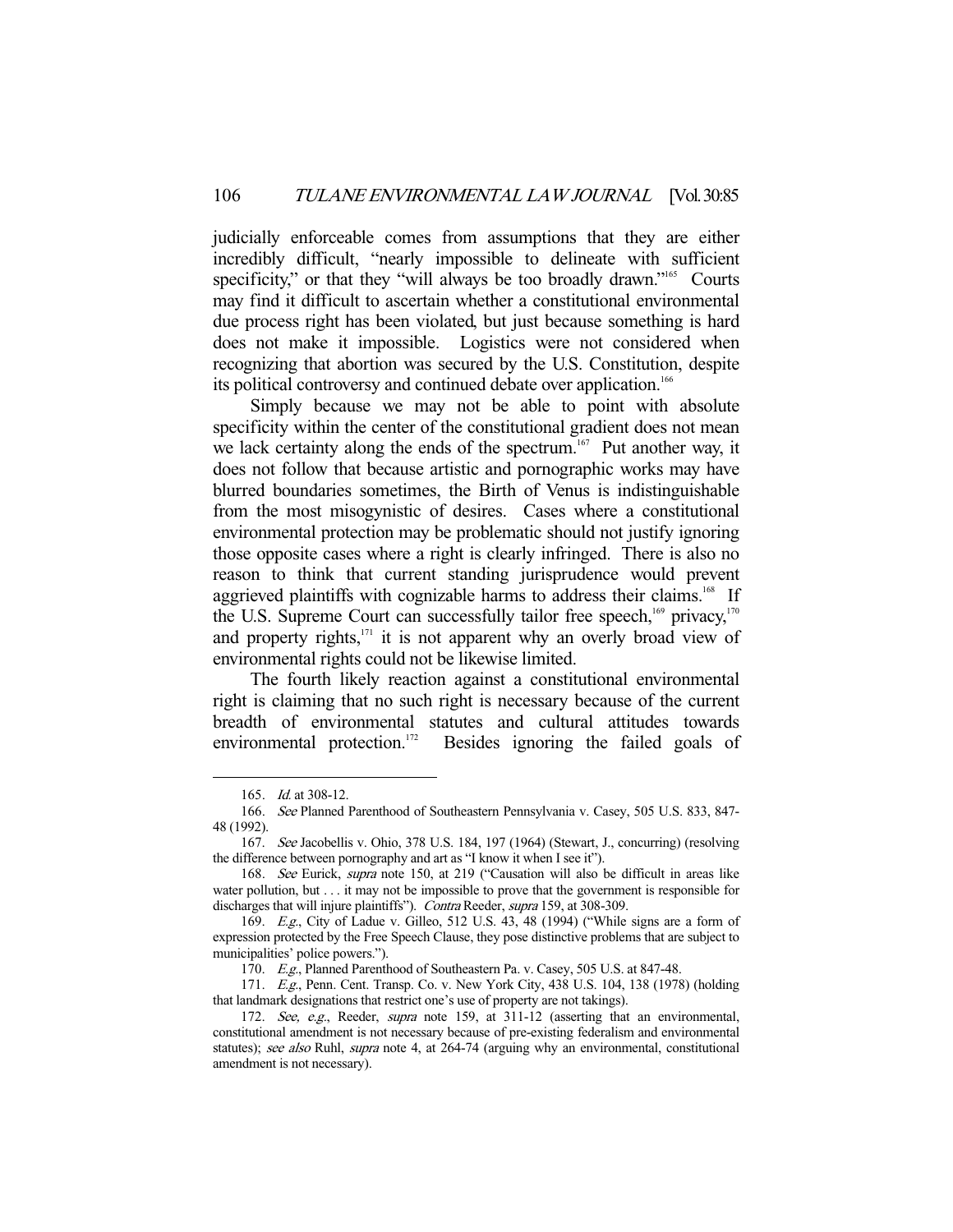environmental protection, such a stance forgets how important due process is, and that the "very purpose of a [Constitution] was to withdraw certain subjects from the vicissitudes of political controversy."<sup>173</sup> Asserting that current environmental protections are Asserting that current environmental protections are sufficient neglects to consider that the political pendulum may swing. A similar stance against constitutional recognition could be taken regarding healthcare rights, as states were already regulating doctors and hospitals before those rights were recognized.<sup>174</sup> A constitutional right is a floor, not a stop gap measure to be applied if statutory involvement is insufficient.

 Pointing to cultural recognition of environmental protection's importance as a reason to disregard constitutional protection also ironically forgets that cultural practices and expectations have effectively constitutionalized implicit protections before.<sup> $175$ </sup> Just as *Miranda* rights were given constitutional recognition through cultural acceptance, so could environmental protections.

 The fifth possible critique of constitutional environmental rights is that such protections will halt industrial advancement. This fifth position is similar to the third critique because it confuses application concerns with considerations of whether a right exists at all, but it is also especially narrow in that it neglects to consider international success with constitutional environmental rights.176 Most constitutions secure environmental protections, and about a third of those protect procedural as well as substantive environmental rights.<sup>177</sup> Recent global activity also suggests that even more countries will continue to gain constitutional environmental protections.<sup>178</sup> Despite constitutional environmental

<sup>173.</sup> W. Virginia State Bd. of Educ. v. Barnette, 319 U.S. 624, 638 (1943); Harris, supra note 152, at 7-8.

 <sup>174.</sup> See Washington v. Glucksberg, 521 U.S. 702, 720 (1997); see also Casey, 505 U.S. at 847-48.

<sup>175.</sup> See Dickerson v. United States, 530 U.S. 428, 443 ("We do not think there is such justification for overruling *Miranda. Miranda* has become embedded in routine police practice to the point where warnings have become part of our national culture.") (citing Mitchell v. United States, 526 U.S. 314, 331-32 (1999) (Scalia, J. dissenting)).

 <sup>176.</sup> Erin Delay, Constitutional Protection for Environmental Rights: The Benefits of Environmental Process, 17 INT'L J. PEACE STUD. 71, 79 (2012) (citing DAVID BOYD, THE ENVIRONMENTAL RIGHTS REVOLUTION: A GLOBAL STUDY OF CONSTITUTIONS, HUMAN RIGHTS, AND THE ENVIRONMENT 47-67 (2012)).

 <sup>177.</sup> Id.

<sup>178.</sup> David Boyd, The Constitutional Right to a Healthy Environment, ENV'T SCI. & POL'Y FOR SUSTAINABLE DEV. 5 (July-Aug. 2012), http://www.environmentmagazine.org/ Archives/Back%20Issues/2012/July-August%202012/constitutional-rights-full.html.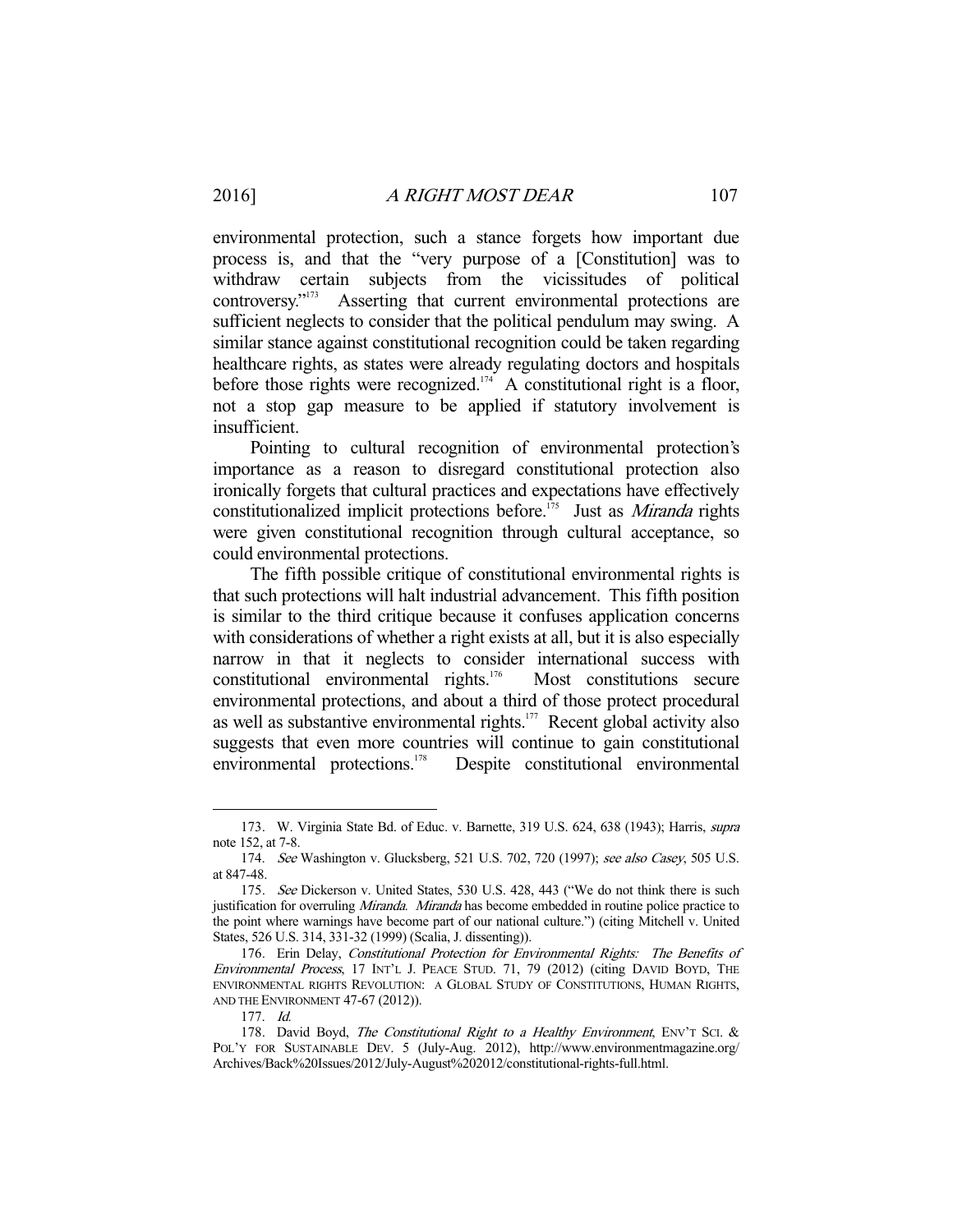protections, the march of industrial progress has no suggestion of stopping.

 Sixth and finally, critics may note that several of the due process cases relied upon for this argument deal with personal familial matters.<sup>179</sup> Accordingly, whereas it is easier to see the fundamental nature of marriage or abortion, it is less apparent why the government may not more easily intrude into environmental affairs. However, not only does the constitutional environmental right described in this Article rely on other due process cases outside the family sphere, but our interactions with environs are incalculably personal.<sup>180</sup> From the first dealings people have in the natural world as children to the identities communities develop around surrounding landmarks, environmental connections invariably become a part of American identities. Humans also shape their environments in response to their personalities. Our dependence on environmental amenities is fundamental to our life and identities.

#### V. CONCLUSION

-

 This Article presents the case that the U.S. Constitution secures the right to a basic level of environmental quality needed for the exercise of all other constitutional rights. Such a conclusion is made despite case law and opinions to the contrary,<sup>181</sup> in full knowledge that others have failed to convince the public of the same conclusion, $182$  and that other legal theories have been posited within the environmental domain, but failed to take hold.<sup>183</sup> However, "[t]he nature of injustice is that we may not always see it in our own times," and so the pursuit of justice requires a constant reappraisal of current law.184 Critics of a constitutional environmental right may not see the injustice of an unrecognized right

<sup>179.</sup> E.g., Obergefell v. Hodges, 135 S. Ct. 2584, 2598; see also Casey, 505 U.S. at 847-48.

 <sup>180.</sup> See Sierra Club v. Morton, 405 U.S. 727, 745 (1972) (Douglas, J., dissenting) (describing the relationship some have with the natural world as "intimate"); see also Stop H-3 Ass'n v. Dole, 870 F. 2d 1419, 1430 (9th Cir. 1989) ("The centrality of the environment to all of our undertakings gives individuals a vital stake in maintaining its integrity.").

 <sup>181.</sup> E.g., Envtl. Def. Fund v. Corps of Eng'rs, 325 F. Supp. 728, 739 (E.D. Ark. 1971).

<sup>182.</sup> E.g., Valentine, *supra* note 67, at 106; Harris, *supra* note 152, at 7-11; Bruckerhoff, supra note 152, at 622-25; Eurick, supra note 150, at 188; Bruce Ledewitz, *Establishing a Federal* Constitutional Right to a Healthy Environment in Us and in Our Posterity, 68 MISS. L.J. 565, 582 (1998).

<sup>183.</sup> E.g., CHRISTOPHER STONE, SHOULD TREES HAVE STANDING? 3 (2010) ("I am quite seriously proposing that we give legal rights to forests, oceans, rivers, and other so-called 'natural objects' in the environment—indeed, to the natural environment as a whole.").

<sup>184.</sup> *Obergefell*, 135 S. Ct. at 2598.